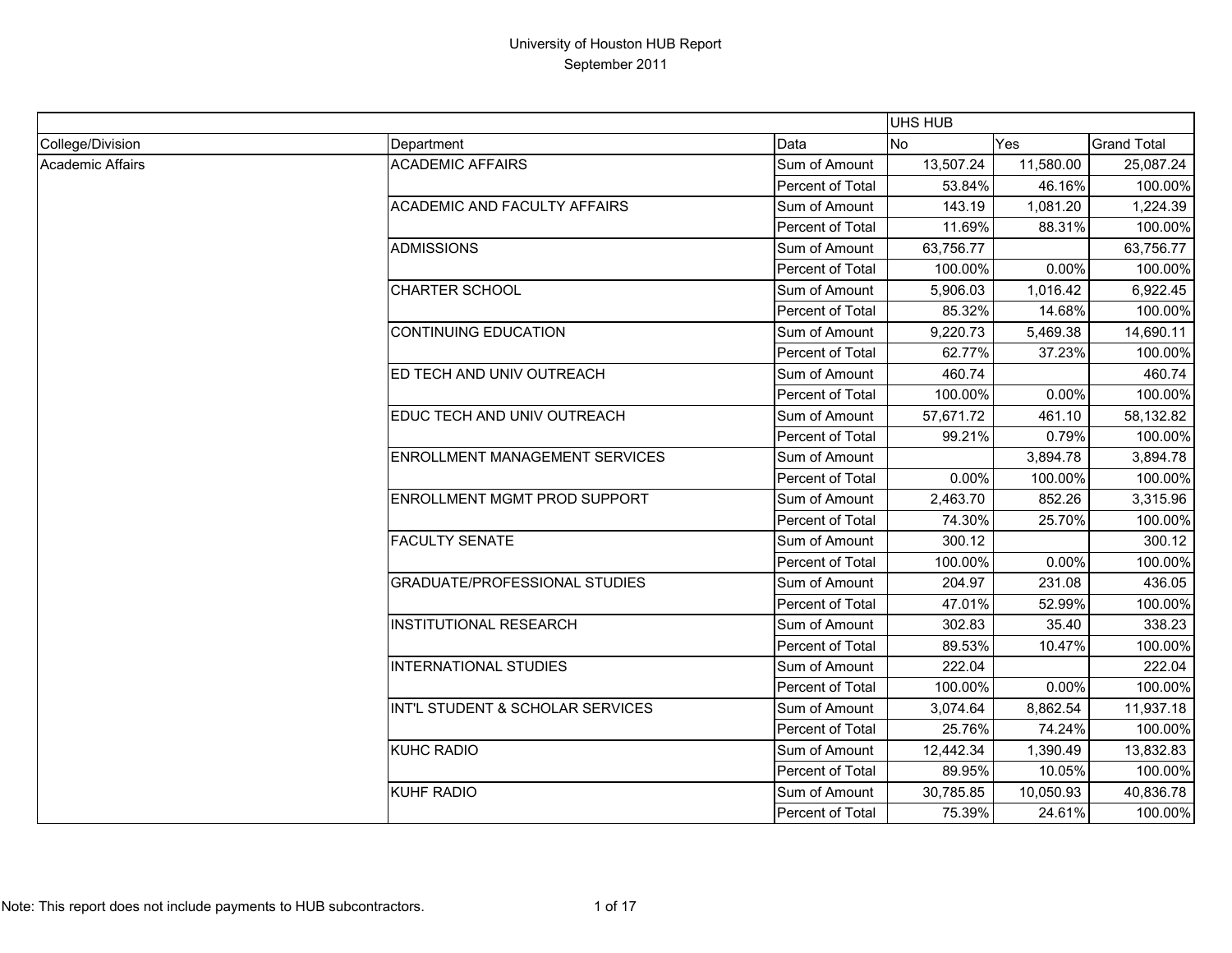|                                   |                                       |                         | UHS HUB    |           |                    |
|-----------------------------------|---------------------------------------|-------------------------|------------|-----------|--------------------|
| College/Division                  | Department                            | Data                    | No         | Yes       | <b>Grand Total</b> |
| Academic Affairs                  | LEARNING & ASSESSMENT SERVICES        | Sum of Amount           | 14,596.63  | 1,193.15  | 15,789.78          |
|                                   |                                       | Percent of Total        | 92.44%     | 7.56%     | 100.00%            |
|                                   | LEARNING AND ASSESSMENT SVCS          | Sum of Amount           | 1,655.00   | 1,308.06  | 2,963.06           |
|                                   |                                       | Percent of Total        | 55.85%     | 44.15%    | 100.00%            |
|                                   | LEARNING SUPPORT SERVICES             | Sum of Amount           | 8,196.09   |           | 8,196.09           |
|                                   |                                       | Percent of Total        | 100.00%    | 0.00%     | 100.00%            |
|                                   | ONLINE FUNCTIONAL SUPPORT             | Sum of Amount           | 1,845.00   |           | 1,845.00           |
|                                   |                                       | Percent of Total        | 100.00%    | 0.00%     | 100.00%            |
|                                   | <b>REGISTRATION AND ACADEMIC RECO</b> | Sum of Amount           | 38,012.06  | 182.26    | 38,194.32          |
|                                   |                                       | Percent of Total        | 99.52%     | 0.48%     | 100.00%            |
|                                   | <b>SCHOLARSHIPS AND FINANCIAL AID</b> | Sum of Amount           | 3,800.03   | 2,049.59  | 5,849.62           |
|                                   |                                       | Percent of Total        | 64.96%     | 35.04%    | 100.00%            |
|                                   | TV PUBLIC BROADCASTING                | Sum of Amount           | 425,863.31 | 18,061.67 | 443,924.98         |
|                                   |                                       | Percent of Total        | 95.93%     | 4.07%     | 100.00%            |
|                                   | UH OFF-CAMPUS SUPPORT                 | Sum of Amount           | 6,998.06   | 208.00    | 7,206.06           |
|                                   |                                       | Percent of Total        | 97.11%     | 2.89%     | 100.00%            |
|                                   | UH WELCOME CENTER                     | Sum of Amount           | 360.00     |           | 360.00             |
|                                   |                                       | Percent of Total        | 100.00%    | 0.00%     | 100.00%            |
|                                   | UNDERGRADUATE SCHOLARS                | Sum of Amount           | 6,420.99   | 5,191.64  | 11,612.63          |
|                                   |                                       | Percent of Total        | 55.29%     | 44.71%    | 100.00%            |
|                                   | UNDERGRADUATE STUDIES                 | Sum of Amount           | 290.83     | 3,266.59  | 3,557.42           |
|                                   |                                       | Percent of Total        | 8.18%      | 91.82%    | 100.00%            |
|                                   | URBAN EXPERIENCE VPSA                 | Sum of Amount           |            | 422.61    | 422.61             |
|                                   |                                       | Percent of Total        | $0.00\%$   | 100.00%   | 100.00%            |
|                                   | <b>VETERAN SERVICES</b>               | Sum of Amount           | 1,080.48   | 3,551.65  | 4,632.13           |
|                                   |                                       | Percent of Total        | 23.33%     | 76.67%    | 100.00%            |
| Academic Affairs Sum of Amount    |                                       |                         | 709,581.39 | 80,360.80 | 789,942.19         |
| Academic Affairs Percent of Total |                                       |                         | 89.83%     | 10.17%    | 100.00%            |
| <b>Administration and Finance</b> | <b>ADMINISTRATION &amp; FINANCE</b>   | Sum of Amount           | 5,141.59   | 262.15    | 5,403.74           |
|                                   |                                       | Percent of Total        | 95.15%     | 4.85%     | 100.00%            |
|                                   | <b>AUXILIARY SERVICES OPERATIONS</b>  | Sum of Amount           | 5,973.00   | 539.96    | 6,512.96           |
|                                   |                                       | <b>Percent of Total</b> | 91.71%     | 8.29%     | 100.00%            |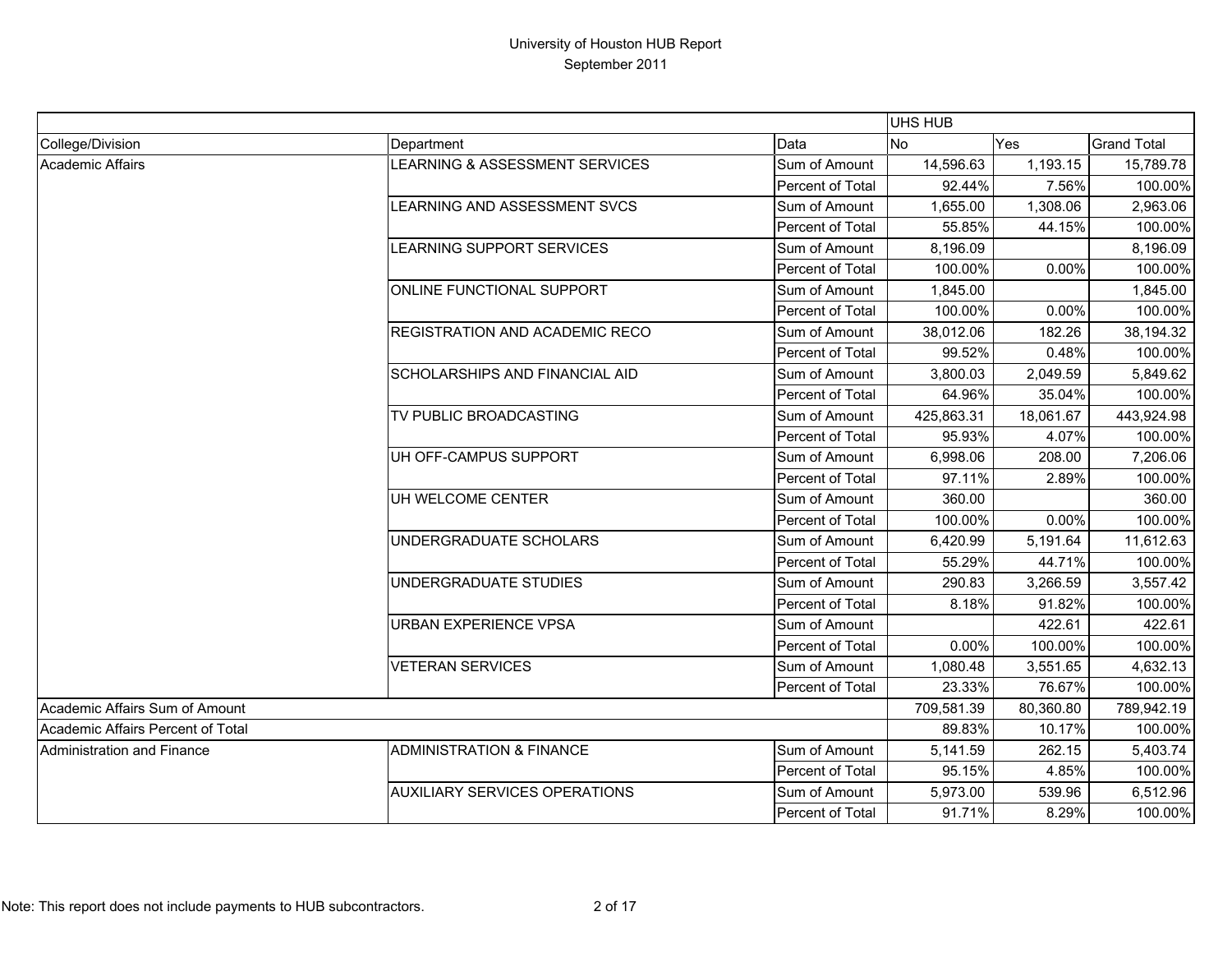|                            |                                               |                  | UHS HUB      |            |                    |
|----------------------------|-----------------------------------------------|------------------|--------------|------------|--------------------|
| College/Division           | Department                                    | Data             | No           | Yes        | <b>Grand Total</b> |
| Administration and Finance | <b>BUDGET</b>                                 | Sum of Amount    | 2,090.26     | 58.67      | 2,148.93           |
|                            |                                               | Percent of Total | 97.27%       | 2.73%      | 100.00%            |
|                            | <b>BUSINESS SERVICES OPERATIONS</b>           | Sum of Amount    | 2,040.42     | 263.56     | 2,303.98           |
|                            |                                               | Percent of Total | 88.56%       | 11.44%     | 100.00%            |
|                            | CENTRAL FACILITY SERVICES                     | Sum of Amount    | 11,367.02    | 890.27     | 12,257.29          |
|                            |                                               | Percent of Total | 92.74%       | 7.26%      | 100.00%            |
|                            | <b>CULLEN PERFORMANCE HALL</b>                | Sum of Amount    | 6,018.19     |            | 6,018.19           |
|                            |                                               | Percent of Total | 100.00%      | 0.00%      | 100.00%            |
|                            | <b>ENTERPRISE SYSTEMS</b>                     | Sum of Amount    | 95,819.67    | 280,214.13 | 376,033.80         |
|                            |                                               | Percent of Total | 25.48%       | 74.52%     | 100.00%            |
|                            | ENVIRONMENTAL HEALTH RISK MGMT                | Sum of Amount    | 6,613.81     | 414.97     | 7,028.78           |
|                            |                                               | Percent of Total | 94.10%       | 5.90%      | 100.00%            |
|                            | <b>FACILITIES MANAGEMENT</b>                  | Sum of Amount    | 23,740.44    | 2,534.25   | 26,274.69          |
|                            |                                               | Percent of Total | 90.35%       | 9.65%      | 100.00%            |
|                            | <b>FACILITIES OPERATION &amp; MAINT</b>       | Sum of Amount    | 45,022.90    | 11,105.53  | 56,128.43          |
|                            |                                               | Percent of Total | 80.21%       | 19.79%     | 100.00%            |
|                            | <b>FACILITIES PLANNING &amp; CONSTRUCTION</b> | Sum of Amount    | 5,843,690.55 | 148,973.67 | 5,992,664.22       |
|                            |                                               | Percent of Total | 97.51%       | 2.49%      | 100.00%            |
|                            | FINANCE-A&F                                   | Sum of Amount    | 14,759.37    | 378.59     | 15,137.96          |
|                            |                                               | Percent of Total | 97.50%       | 2.50%      | 100.00%            |
|                            | <b>FINANCIAL REPORTING</b>                    | Sum of Amount    | 20.53        | 214.17     | 234.70             |
|                            |                                               | Percent of Total | 8.75%        | 91.25%     | 100.00%            |
|                            | HIGH PERFORMANCE COMPUTING & NETWORKS         | Sum of Amount    | 11,912.98    |            | 11,912.98          |
|                            |                                               | Percent of Total | 100.00%      | 0.00%      | 100.00%            |
|                            | <b>HUMAN RESOURCES</b>                        | Sum of Amount    | 2,661.81     | 1,572.98   | 4,234.79           |
|                            |                                               | Percent of Total | 62.86%       | 37.14%     | 100.00%            |
|                            | <b>INST - BUDGET</b>                          | Sum of Amount    | 35,350.48    |            | 35,350.48          |
|                            |                                               | Percent of Total | 100.00%      | 0.00%      | 100.00%            |
|                            | <b>INST - BUSINESS SERVICES</b>               | Sum of Amount    | 191,206.00   |            | 191,206.00         |
|                            |                                               | Percent of Total | 100.00%      | $0.00\%$   | 100.00%            |
|                            | <b>INST - PLANT</b>                           | Sum of Amount    | 31,078.03    |            | 31,078.03          |
|                            |                                               | Percent of Total | 100.00%      | $0.00\%$   | 100.00%            |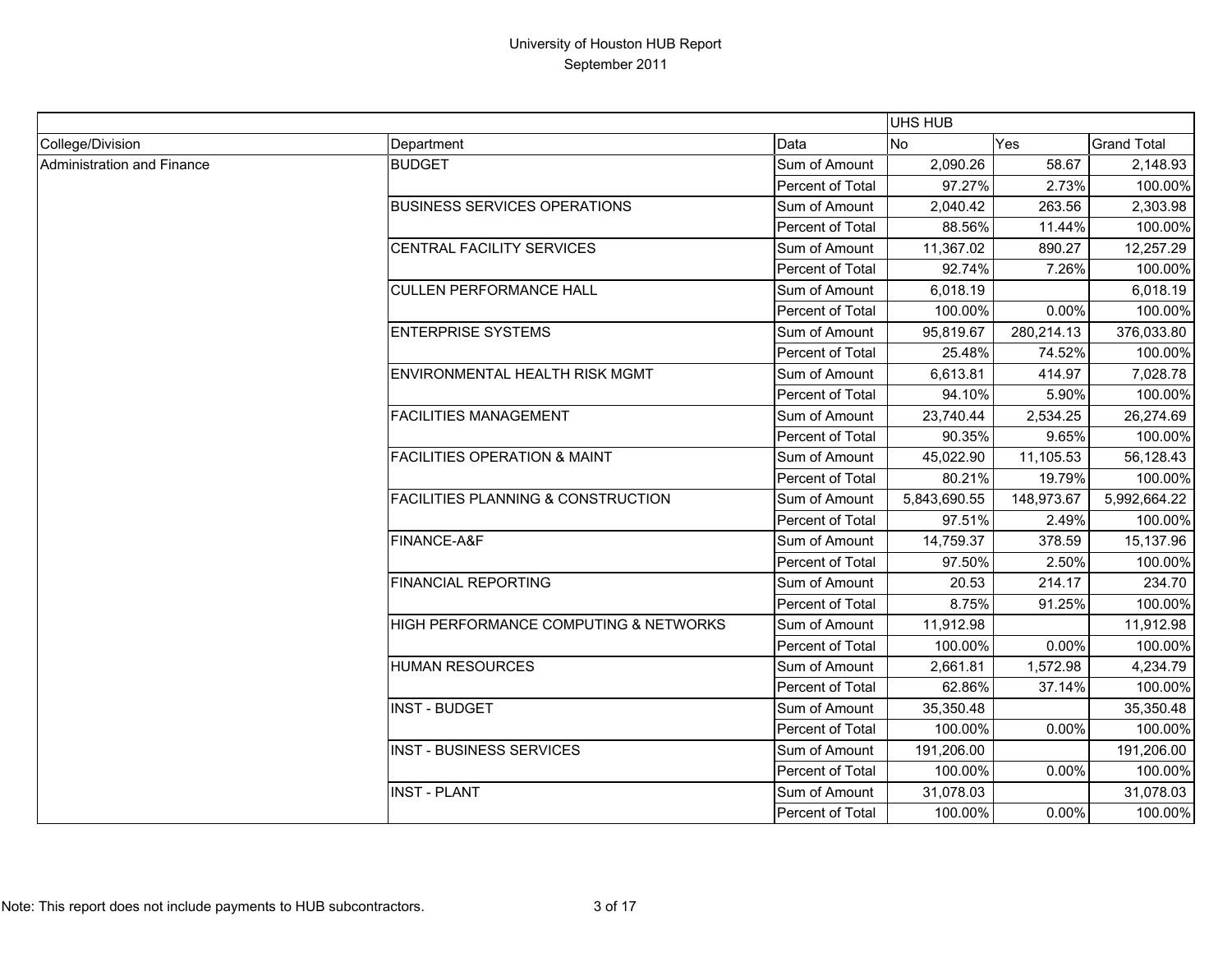|                            |                                     |                  | <b>UHS HUB</b> |            |                    |
|----------------------------|-------------------------------------|------------------|----------------|------------|--------------------|
| College/Division           | Department                          | Data             | No             | <b>Yes</b> | <b>Grand Total</b> |
| Administration and Finance | MINOR AND PLANNED PROJECTS          | Sum of Amount    | 438.23         |            | 438.23             |
|                            |                                     | Percent of Total | 100.00%        | 0.00%      | 100.00%            |
|                            | <b>NORTH ZONE CUSTODIAL</b>         | Sum of Amount    | 783.82         | 371.52     | 1,155.34           |
|                            |                                     | Percent of Total | 67.84%         | 32.16%     | 100.00%            |
|                            | ONE CARD PROGRAM                    | Sum of Amount    | 1,775.16       |            | 1,775.16           |
|                            |                                     | Percent of Total | 100.00%        | 0.00%      | 100.00%            |
|                            | PARKING & TRANSPORTATION OPERATIONS | Sum of Amount    | 263,646.59     | 741.42     | 264,388.01         |
|                            |                                     | Percent of Total | 99.72%         | 0.28%      | 100.00%            |
|                            | PHY PLANT-AUTOMOTIVE                | Sum of Amount    | 17,988.85      | 1,141.26   | 19,130.11          |
|                            |                                     | Percent of Total | 94.03%         | 5.97%      | 100.00%            |
|                            | PHY PLANT-GROUNDS MAINT             | Sum of Amount    | 7,031.43       |            | 7,031.43           |
|                            |                                     | Percent of Total | 100.00%        | 0.00%      | 100.00%            |
|                            | PHY PLANT-SOLID WASTE               | Sum of Amount    | 3,614.25       |            | 3,614.25           |
|                            |                                     | Percent of Total | 100.00%        | 0.00%      | 100.00%            |
|                            | PHYSICAL PLANT                      | Sum of Amount    | 81,362.91      | 73,799.72  | 155,162.63         |
|                            |                                     | Percent of Total | 52.44%         | 47.56%     | 100.00%            |
|                            | <b>POLICE</b>                       | Sum of Amount    | 42,726.43      | 9,968.95   | 52,695.38          |
|                            |                                     | Percent of Total | 81.08%         | 18.92%     | 100.00%            |
|                            | POSTAL SERVICES OPERATIONS          | Sum of Amount    | 21,564.29      |            | 21,564.29          |
|                            |                                     | Percent of Total | 100.00%        | 0.00%      | 100.00%            |
|                            | PRINTING OPERATIONS                 | Sum of Amount    | 30,005.81      | 350.00     | 30,355.81          |
|                            |                                     | Percent of Total | 98.85%         | 1.15%      | 100.00%            |
|                            | PURCHASED UTILITIES                 | Sum of Amount    | 727.00         |            | 727.00             |
|                            |                                     | Percent of Total | 100.00%        | 0.00%      | 100.00%            |
|                            | <b>SKILLED TRADES</b>               | Sum of Amount    | 5,904.32       |            | 5,904.32           |
|                            |                                     | Percent of Total | 100.00%        | 0.00%      | 100.00%            |
|                            | STUDENT FINANCIAL SERVICES          | Sum of Amount    | 12,769.57      | 619.68     | 13,389.25          |
|                            |                                     | Percent of Total | 95.37%         | 4.63%      | 100.00%            |
|                            | TECHNOLOGY SERVICES & SUPPORT       | Sum of Amount    | 51,796.43      | 169,779.33 | 221,575.76         |
|                            |                                     | Percent of Total | 23.38%         | 76.62%     | 100.00%            |
|                            | <b>UIT SECURITY</b>                 | Sum of Amount    | 87,095.00      |            | 87,095.00          |
|                            |                                     | Percent of Total | 100.00%        | 0.00%      | 100.00%            |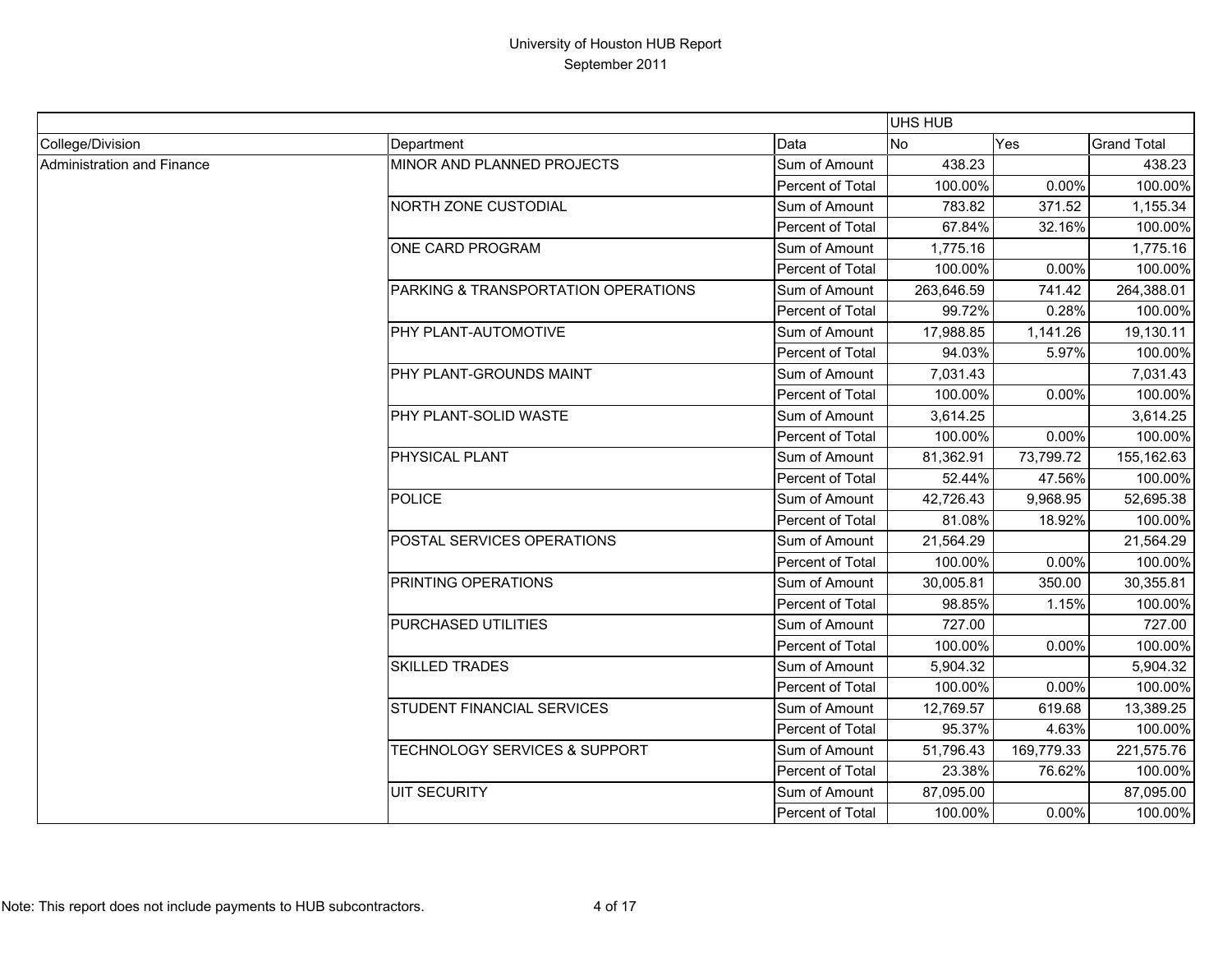|                                             |                                   |                  | UHS HUB      |            |                    |
|---------------------------------------------|-----------------------------------|------------------|--------------|------------|--------------------|
| College/Division                            | Department                        | Data             | <b>No</b>    | Yes        | <b>Grand Total</b> |
| Administration and Finance                  | UNIV PROPERTY SERVICES OPERATIONS | Sum of Amount    | 300,438.60   |            | 300,438.60         |
|                                             |                                   | Percent of Total | 100.00%      | 0.00%      | 100.00%            |
|                                             | UNIVERSITY INFORMATION TECHNOLOGY | Sum of Amount    | 3,286.08     | 1,950.59   | 5,236.67           |
|                                             |                                   | Percent of Total | 62.75%       | 37.25%     | 100.00%            |
| Administration and Finance Sum of Amount    |                                   |                  | 7,267,461.82 | 706,145.37 | 7,973,607.19       |
| Administration and Finance Percent of Total |                                   |                  | 91.14%       | 8.86%      | 100.00%            |
| Architecture                                | <b>DEAN, ARCHITECTURE</b>         | Sum of Amount    | 30,278.45    | 4,138.63   | 34,417.08          |
|                                             |                                   | Percent of Total | 87.98%       | 12.02%     | 100.00%            |
| Architecture Sum of Amount                  |                                   |                  | 30,278.45    | 4,138.63   | 34,417.08          |
| Architecture Percent of Total               |                                   |                  | 87.98%       | 12.02%     | 100.00%            |
| <b>Athletics</b>                            | <b>FOOTBALL</b>                   | Sum of Amount    | 16,204.30    | 7,604.28   | 23,808.58          |
|                                             |                                   | Percent of Total | 68.06%       | 31.94%     | 100.00%            |
|                                             | <b>INTERCOLLEGIATE ATHLETICS</b>  | Sum of Amount    | 870,993.49   | 74,019.14  | 945,012.63         |
|                                             |                                   | Percent of Total | 92.17%       | 7.83%      | 100.00%            |
|                                             | <b>WOMEN'S BASKETBALL</b>         | Sum of Amount    | 500.00       |            | 500.00             |
|                                             |                                   | Percent of Total | 100.00%      | 0.00%      | 100.00%            |
|                                             | <b>WOMEN'S SOCCER</b>             | Sum of Amount    | 1,205.20     |            | 1,205.20           |
|                                             |                                   | Percent of Total | 100.00%      | 0.00%      | 100.00%            |
|                                             | <b>WOMEN'S TENNIS</b>             | Sum of Amount    | 377.05       |            | 377.05             |
|                                             |                                   | Percent of Total | 100.00%      | 0.00%      | 100.00%            |
|                                             | <b>WOMEN'S VOLLEYBALL</b>         | Sum of Amount    | 1,169.08     |            | 1,169.08           |
|                                             |                                   | Percent of Total | 100.00%      | 0.00%      | 100.00%            |
| Athletics Sum of Amount                     |                                   |                  | 890,449.12   | 81,623.42  | 972,072.54         |
| <b>Athletics Percent of Total</b>           |                                   |                  | 91.60%       | 8.40%      | 100.00%            |
| <b>Business Administration</b>              | <b>ACCOUNTANCY AND TAXATION</b>   | Sum of Amount    | 203.50       |            | 203.50             |
|                                             |                                   | Percent of Total | 100.00%      | 0.00%      | 100.00%            |
|                                             | ACCOUNTING CERTIFICATE PROGRAM    | Sum of Amount    | 73.41        | 134.47     | 207.88             |
|                                             |                                   | Percent of Total | 35.31%       | 64.69%     | 100.00%            |
|                                             | <b>BAUER CAREER SERVICES CTR</b>  | Sum of Amount    | 10,230.68    | 477.00     | 10,707.68          |
|                                             |                                   | Percent of Total | 95.55%       | 4.45%      | 100.00%            |
|                                             | <b>BAUER COMMUNICATIONS</b>       | Sum of Amount    | 13,576.04    |            | 13,576.04          |
|                                             |                                   | Percent of Total | 100.00%      | 0.00%      | 100.00%            |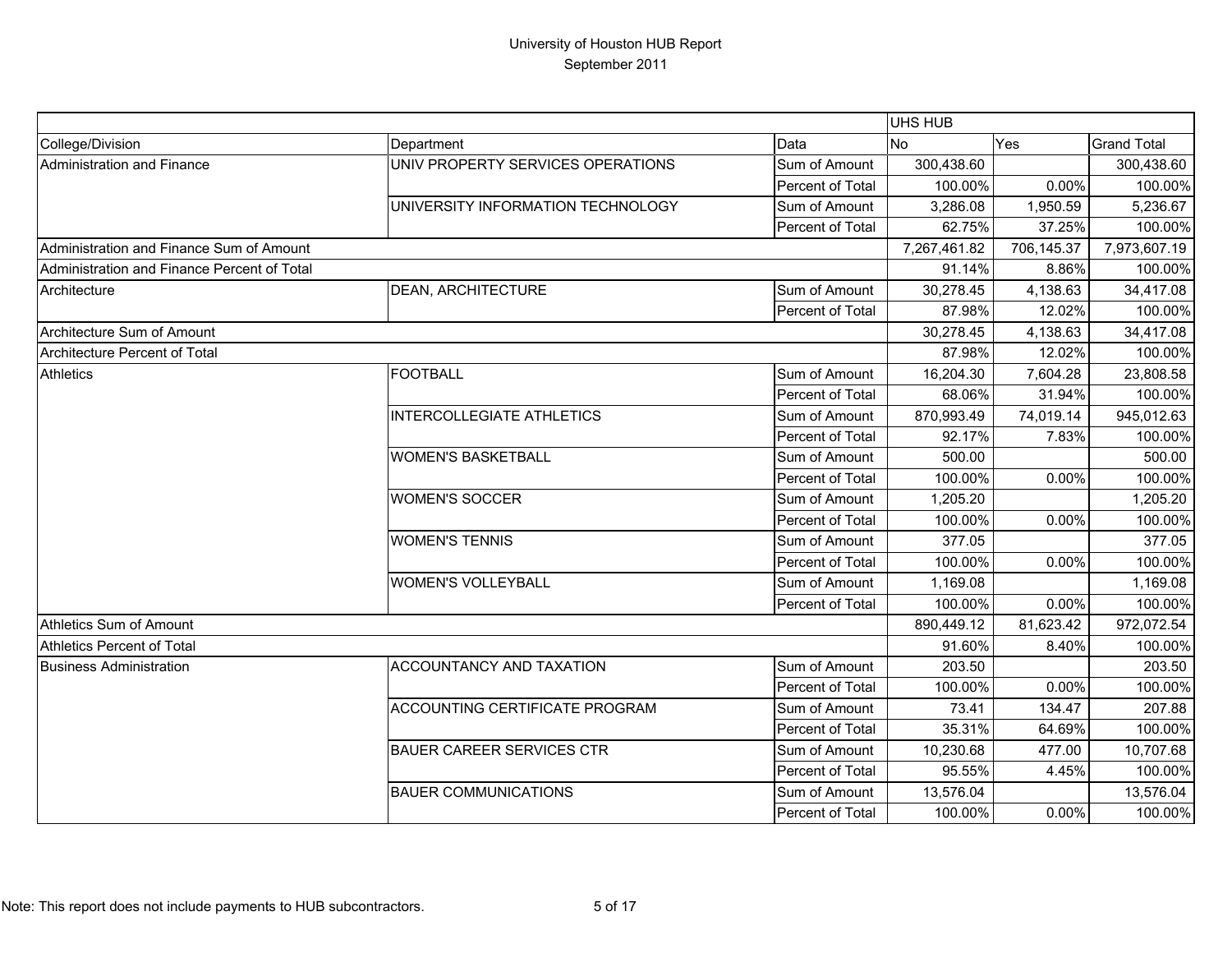|                                                 |                                       |                         | UHS HUB     |            |                    |
|-------------------------------------------------|---------------------------------------|-------------------------|-------------|------------|--------------------|
| College/Division                                | Department                            | Data                    | <b>No</b>   | Yes        | <b>Grand Total</b> |
| <b>Business Administration</b>                  | BAUER DIVISION OF TECHNOLOGY          | Sum of Amount           | 8,322.89    | 4,200.34   | 12,523.23          |
|                                                 |                                       | Percent of Total        | 66.46%      | 33.54%     | 100.00%            |
|                                                 | <b>BAUER EXTERNAL RELATIONS DEPT</b>  | Sum of Amount           | 1,570.65    |            | 1,570.65           |
|                                                 |                                       | Percent of Total        | 100.00%     | 0.00%      | 100.00%            |
|                                                 | DEAN'S OFFICE, BAUER COLLEGE          | Sum of Amount           | 100,151.49  | 31,335.74  | 131,487.23         |
|                                                 |                                       | Percent of Total        | 76.17%      | 23.83%     | 100.00%            |
|                                                 | <b>DECISION AND INFORMATION SCIEN</b> | Sum of Amount           | 4,678.16    | 2,627.04   | 7,305.20           |
|                                                 |                                       | <b>Percent of Total</b> | 64.04%      | 35.96%     | 100.00%            |
|                                                 | EXECUTIVE DEGREE PROGRAMS             | Sum of Amount           | 15,989.77   | 8,905.33   | 24,895.10          |
|                                                 |                                       | Percent of Total        | 64.23%      | 35.77%     | 100.00%            |
|                                                 | FINANCE-BAUER COLLEGE                 | Sum of Amount           | 826.36      | 1,682.19   | 2,508.55           |
|                                                 |                                       | Percent of Total        | 32.94%      | 67.06%     | 100.00%            |
|                                                 | <b>GLOBAL ENERGY MGMT INST</b>        | Sum of Amount           | (2, 137.00) |            | (2, 137.00)        |
|                                                 |                                       | Percent of Total        | 100.00%     | 0.00%      | 100.00%            |
|                                                 | MANAGEMENT-BAUER COLLEGE              | Sum of Amount           | 297.56      | 1,198.79   | 1,496.35           |
|                                                 |                                       | Percent of Total        | 19.89%      | 80.11%     | 100.00%            |
|                                                 | MARKETING-BAUER COLLEGE               | Sum of Amount           | 2,675.34    | 1,256.88   | 3,932.22           |
|                                                 |                                       | <b>Percent of Total</b> | 68.04%      | 31.96%     | 100.00%            |
|                                                 | MBA STUDENT SERVICES CENTER           | Sum of Amount           | 10,909.90   | 3,555.39   | 14,465.29          |
|                                                 |                                       | Percent of Total        | 75.42%      | 24.58%     | 100.00%            |
|                                                 | SALES EXCELLENCE INSTITUTE            | Sum of Amount           | 4,353.93    | 1,908.56   | 6,262.49           |
|                                                 |                                       | Percent of Total        | 69.52%      | 30.48%     | 100.00%            |
|                                                 | SMALL BUSINESS DEV CENTER             | Sum of Amount           | 56,963.01   | 2,044.64   | 59,007.65          |
|                                                 |                                       | Percent of Total        | 96.53%      | 3.47%      | 100.00%            |
|                                                 | UNDERGRAD BUSINESS PROG               | Sum of Amount           | 1,372.40    | 525.36     | 1,897.76           |
|                                                 |                                       | <b>Percent of Total</b> | 72.32%      | 27.68%     | 100.00%            |
|                                                 | WOLFF CTR FOR ENTREPRENEURSHIP        | Sum of Amount           | 630.70      | 353.84     | 984.54             |
|                                                 |                                       | Percent of Total        | 64.06%      | 35.94%     | 100.00%            |
| Business Administration Sum of Amount           |                                       | 230,688.79              | 60,205.57   | 290,894.36 |                    |
| <b>Business Administration Percent of Total</b> |                                       |                         | 79.30%      | 20.70%     | 100.00%            |
| <b>Chancellor/President</b>                     | CENTER FOR STUDENTS W/DISABILITIES    | Sum of Amount           | 39,602.74   |            | 39,602.74          |
|                                                 |                                       | <b>Percent of Total</b> | 100.00%     | 0.00%      | 100.00%            |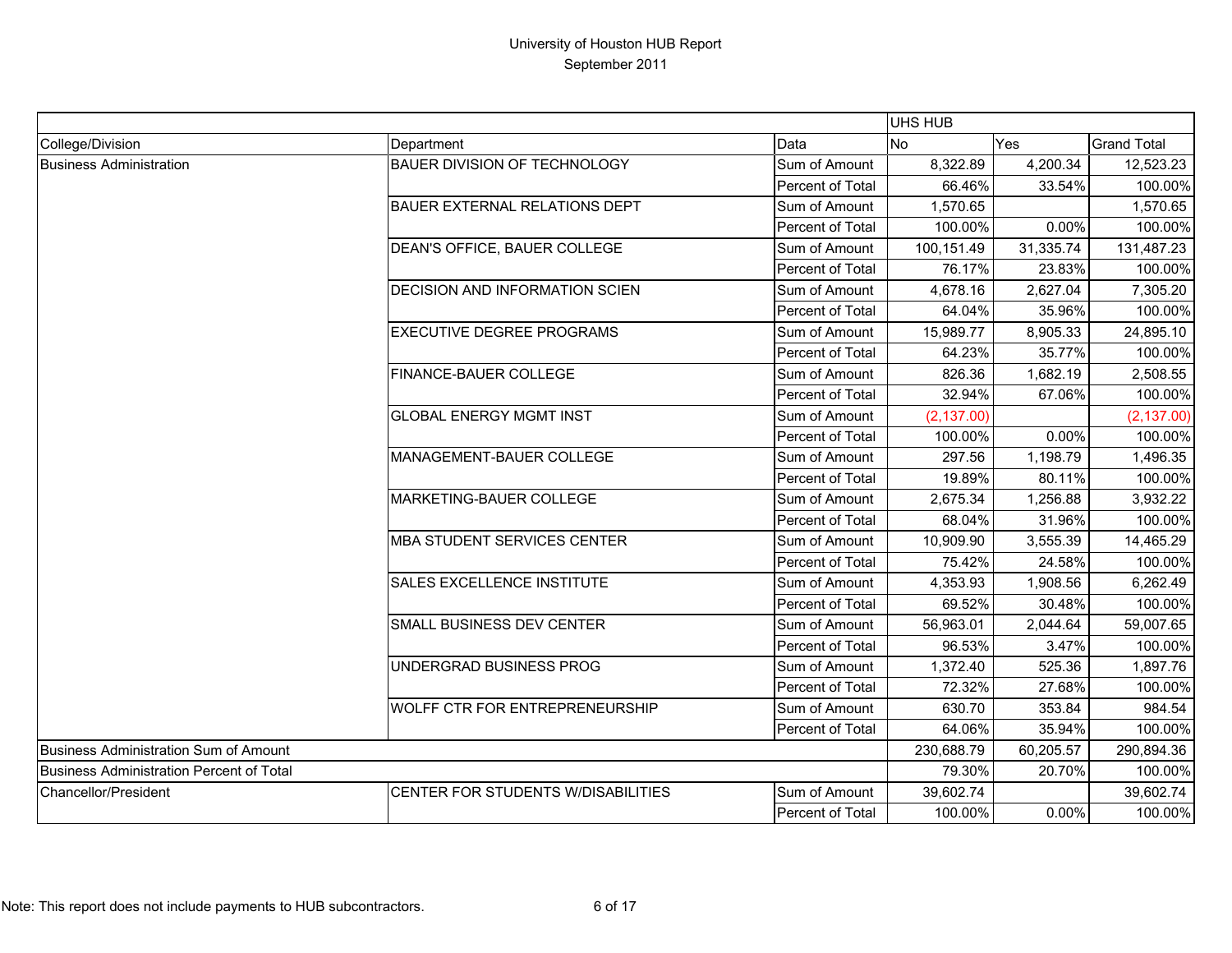|                                       |                                      |                  | <b>UHS HUB</b> |           |                    |
|---------------------------------------|--------------------------------------|------------------|----------------|-----------|--------------------|
| College/Division                      | Department                           | Data             | No             | Yes       | <b>Grand Total</b> |
| Chancellor/President                  | COMMUNITY RELATIONS & INST ACCESS    | Sum of Amount    | 79.00          |           | 79.00              |
|                                       |                                      | Percent of Total | 100.00%        | 0.00%     | 100.00%            |
|                                       | OFFICE EQUAL OPPORTUNITY SRVS        | Sum of Amount    | 548.04         | 451.49    | 999.53             |
|                                       |                                      | Percent of Total | 54.83%         | 45.17%    | 100.00%            |
|                                       | OFFICE OF SPECIAL EVENTS             | Sum of Amount    | 2,886.76       | 393.02    | 3,279.78           |
|                                       |                                      | Percent of Total | 88.02%         | 11.98%    | 100.00%            |
|                                       | <b>PRESIDENT</b>                     | Sum of Amount    | 3,240.96       | 514.12    | 3,755.08           |
|                                       |                                      | Percent of Total | 86.31%         | 13.69%    | 100.00%            |
|                                       | <b>STAFF COUNCIL</b>                 | Sum of Amount    | 635.39         |           | 635.39             |
|                                       |                                      | Percent of Total | 100.00%        | 0.00%     | 100.00%            |
|                                       | <b>WOMEN'S RESOURCE CENTER</b>       | Sum of Amount    | 1,489.45       |           | 1,489.45           |
|                                       |                                      | Percent of Total | 100.00%        | 0.00%     | 100.00%            |
| Chancellor/President Sum of Amount    |                                      |                  | 48,482.34      | 1,358.63  | 49,840.97          |
| Chancellor/President Percent of Total |                                      |                  | 97.27%         | 2.73%     | 100.00%            |
| Education                             | <b>ASIAN AMERICAN STUDIES</b>        | Sum of Amount    | 9,515.89       | 281.40    | 9,797.29           |
|                                       |                                      | Percent of Total | 97.13%         | 2.87%     | 100.00%            |
|                                       | CENTER FOR INFO TECH IN EDUCATION    | Sum of Amount    | 9,515.30       | 302.96    | 9,818.26           |
|                                       |                                      | Percent of Total | 96.91%         | 3.09%     | 100.00%            |
|                                       | CONSISTENCY MGMT & COOP DISCIP       | Sum of Amount    | 23,996.87      | 10,871.74 | 34,868.61          |
|                                       |                                      | Percent of Total | 68.82%         | 31.18%    | 100.00%            |
|                                       | <b>CURRICULUM AND INSTRUCTION</b>    | Sum of Amount    | 18,010.24      | 1,856.20  | 19,866.44          |
|                                       |                                      | Percent of Total | 90.66%         | 9.34%     | 100.00%            |
|                                       | <b>DEAN, EDUCATION</b>               | Sum of Amount    | 32,872.13      | 5,643.09  | 38,515.22          |
|                                       |                                      | Percent of Total | 85.35%         | 14.65%    | 100.00%            |
|                                       | EDUC EFFECTIVENESS & OUTREACH        | Sum of Amount    | 388.14         | 259.76    | 647.90             |
|                                       |                                      | Percent of Total | 59.91%         | 40.09%    | 100.00%            |
|                                       | EDUCATIONAL PSYCHOLOGY               | Sum of Amount    | 13,454.70      | 6,969.29  | 20,423.99          |
|                                       |                                      | Percent of Total | 65.88%         | 34.12%    | 100.00%            |
|                                       | <b>INSTITUTE FOR URBAN EDUCATION</b> | Sum of Amount    | 940.65         | 205.57    | 1,146.22           |
|                                       |                                      | Percent of Total | 82.07%         | 17.93%    | 100.00%            |
| <b>Education Sum of Amount</b>        |                                      |                  | 108,693.92     | 26,390.01 | 135,083.93         |
| Education Percent of Total            |                                      |                  | 80.46%         | 19.54%    | 100.00%            |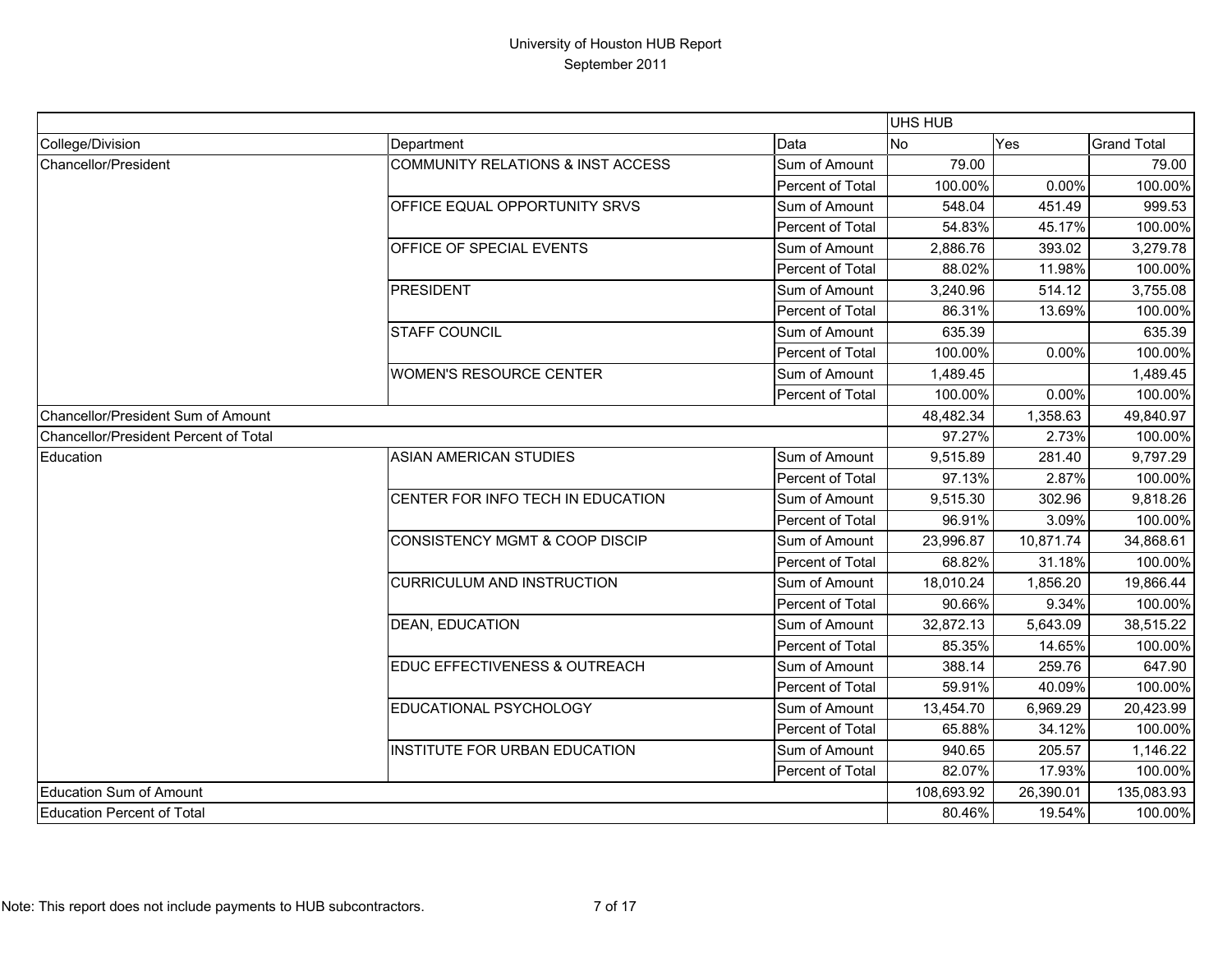|                                        |                                           |                  | <b>UHS HUB</b> |           |                    |
|----------------------------------------|-------------------------------------------|------------------|----------------|-----------|--------------------|
| College/Division                       | Department                                | Data             | <b>No</b>      | Yes       | <b>Grand Total</b> |
| Engineering                            | <b>BIOMEDICAL ENGINEERING</b>             | Sum of Amount    | 12,200.60      | 5,879.34  | 18,079.94          |
|                                        |                                           | Percent of Total | 67.48%         | 32.52%    | 100.00%            |
|                                        | <b>CHEMICAL ENGINEERING</b>               | Sum of Amount    | 176,810.61     | 3,746.56  | 180,557.17         |
|                                        |                                           | Percent of Total | 97.93%         | 2.07%     | 100.00%            |
|                                        | <b>CIVIL ENGINEERING</b>                  | Sum of Amount    | 212,901.50     | 7,715.76  | 220,617.26         |
|                                        |                                           | Percent of Total | 96.50%         | 3.50%     | 100.00%            |
|                                        | <b>DEAN, ENGINEERING</b>                  | Sum of Amount    | 47,968.75      | 6,604.37  | 54,573.12          |
|                                        |                                           | Percent of Total | 87.90%         | 12.10%    | 100.00%            |
|                                        | ELECTRICAL ENGINEERING                    | Sum of Amount    | 89,084.27      | 65,999.80 | 155,084.07         |
|                                        |                                           | Percent of Total | 57.44%         | 42.56%    | 100.00%            |
|                                        | <b>ENGINEERING SERVICES</b>               | Sum of Amount    | 2,151.99       | 96.05     | 2,248.04           |
|                                        |                                           | Percent of Total | 95.73%         | 4.27%     | 100.00%            |
|                                        | <b>INDUSTRIAL ENGINEERING</b>             | Sum of Amount    | 9,444.61       |           | 9,444.61           |
|                                        |                                           | Percent of Total | 100.00%        | 0.00%     | 100.00%            |
|                                        | <b>MECHANICAL ENGINEERING</b>             | Sum of Amount    | 63,317.48      | 5,224.08  | 68,541.56          |
|                                        |                                           | Percent of Total | 92.38%         | 7.62%     | 100.00%            |
|                                        | NATL CTR FOR AIRBORNE LASER MAPPING       | Sum of Amount    | 20,956.42      |           | 20,956.42          |
|                                        |                                           | Percent of Total | 100.00%        | 0.00%     | 100.00%            |
|                                        | TX HURRICANE CTR INVT TECH                | Sum of Amount    | 3,438.70       |           | 3,438.70           |
|                                        |                                           | Percent of Total | 100.00%        | 0.00%     | 100.00%            |
|                                        | <b>WIND ENERGY CENTER</b>                 | Sum of Amount    | 2,997.46       |           | 2,997.46           |
|                                        |                                           | Percent of Total | 100.00%        | 0.00%     | 100.00%            |
| <b>Engineering Sum of Amount</b>       |                                           |                  | 641,272.39     | 95,265.96 | 736,538.35         |
| Engineering Percent of Total           |                                           |                  | 87.07%         | 12.93%    | 100.00%            |
| <b>Graduate College of Social Work</b> | ADMISSIONS-GCSW                           | Sum of Amount    | 2,970.45       |           | 2,970.45           |
|                                        |                                           | Percent of Total | 100.00%        | 0.00%     | 100.00%            |
|                                        | <b>AMERICAN HUMANICS</b>                  | Sum of Amount    |                | 192.96    | 192.96             |
|                                        |                                           | Percent of Total | 0.00%          | 100.00%   | 100.00%            |
|                                        | CHILD & FAMILY CENTER                     | Sum of Amount    | 256.95         |           | 256.95             |
|                                        |                                           | Percent of Total | 100.00%        | 0.00%     | 100.00%            |
|                                        | <b>CTR DRUG &amp; SOCIAL POLICY RESRC</b> | Sum of Amount    | 7,349.68       | 312.59    | 7,662.27           |
|                                        |                                           | Percent of Total | 95.92%         | 4.08%     | 100.00%            |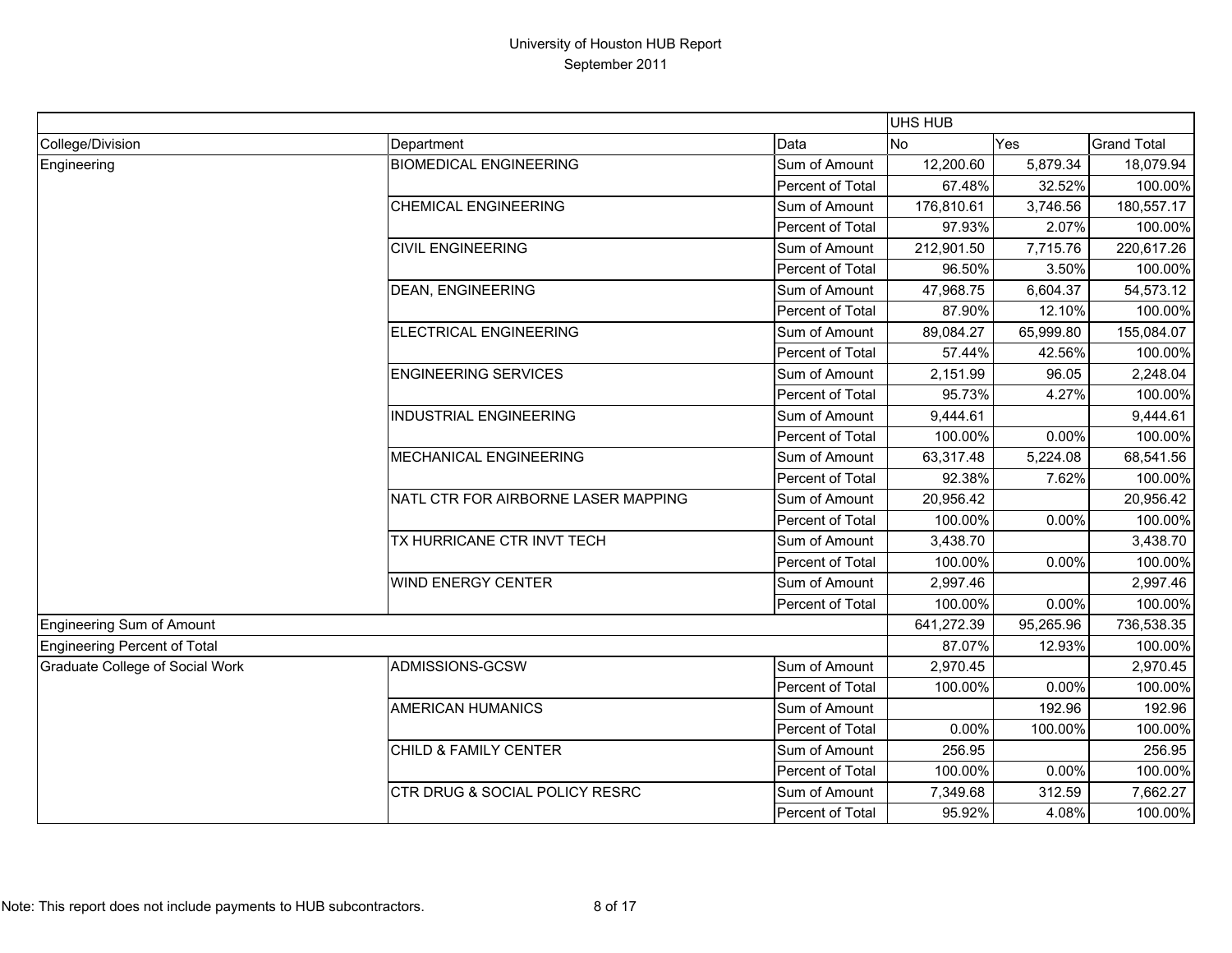|                                                  |                                    |                  | UHS HUB    |           |                    |
|--------------------------------------------------|------------------------------------|------------------|------------|-----------|--------------------|
| College/Division                                 | Department                         | Data             | <b>No</b>  | Yes       | <b>Grand Total</b> |
| <b>Graduate College of Social Work</b>           | CTR FOR HEALTH EQUITY & EVAL       | Sum of Amount    | 5,000.00   |           | 5,000.00           |
|                                                  |                                    | Percent of Total | 100.00%    | 0.00%     | 100.00%            |
|                                                  | DEAN, SOCIAL WORK                  | Sum of Amount    | 473.57     | 974.81    | 1,448.38           |
|                                                  |                                    | Percent of Total | 32.70%     | 67.30%    | 100.00%            |
|                                                  | <b>FIELD OFFICE</b>                | Sum of Amount    | 2,770.00   |           | 2,770.00           |
|                                                  |                                    | Percent of Total | 100.00%    | 0.00%     | 100.00%            |
|                                                  | <b>GCSW INFORMATION TECHNOLOGY</b> | Sum of Amount    | 692.74     | 214.44    | 907.18             |
|                                                  |                                    | Percent of Total | 76.36%     | 23.64%    | 100.00%            |
|                                                  | OFFICE OF COMMUNITY PROJECTS       | Sum of Amount    |            | 65.00     | 65.00              |
|                                                  |                                    | Percent of Total | 0.00%      | 100.00%   | 100.00%            |
|                                                  | PHD PROGRAM                        | Sum of Amount    | 55.72      |           | 55.72              |
|                                                  |                                    | Percent of Total | 100.00%    | 0.00%     | 100.00%            |
| Graduate College of Social Work Sum of Amount    |                                    |                  | 19,569.11  | 1,759.80  | 21,328.91          |
| Graduate College of Social Work Percent of Total |                                    |                  | 91.75%     | 8.25%     | 100.00%            |
| Honors College                                   | DEAN, HONORS COLLEGE               | Sum of Amount    | 17,761.21  | 7,333.44  | 25,094.65          |
|                                                  |                                    | Percent of Total | 70.78%     | 29.22%    | 100.00%            |
|                                                  | <b>HOUSTON TEACHERS INSTITUTE</b>  | Sum of Amount    | 298.10     |           | 298.10             |
|                                                  |                                    | Percent of Total | 100.00%    | 0.00%     | 100.00%            |
| Honors College Sum of Amount                     |                                    |                  | 18,059.31  | 7,333.44  | 25,392.75          |
| Honors College Percent of Total                  |                                    |                  | 71.12%     | 28.88%    | 100.00%            |
| Hotel and Restaurant Management                  | DEAN, HOTEL & RESTAURANT MANAG     | Sum of Amount    | 449.99     | 79.98     | 529.97             |
|                                                  |                                    | Percent of Total | 84.91%     | 15.09%    | 100.00%            |
|                                                  | HOTEL AND RESTAURANT MANAGEMENT    | Sum of Amount    | 209,425.91 | 13,175.88 | 222,601.79         |
|                                                  |                                    | Percent of Total | 94.08%     | 5.92%     | 100.00%            |
| Hotel and Restaurant Management Sum of Amount    |                                    |                  | 209,875.90 | 13,255.86 | 223,131.76         |
| Hotel and Restaurant Management Percent of Total |                                    |                  | 94.06%     | 5.94%     | 100.00%            |
| Law Center                                       | ASSOCIATE DEAN, LAW                | Sum of Amount    | 3,433.76   |           | 3,433.76           |
|                                                  |                                    | Percent of Total | 100.00%    | 0.00%     | 100.00%            |
|                                                  | <b>BLAKELEY INSTITUTE</b>          | Sum of Amount    | 759.45     | 316.66    | 1,076.11           |
|                                                  |                                    | Percent of Total | 70.57%     | 29.43%    | 100.00%            |
|                                                  | <b>BUSINESS SERVICES, LAW</b>      | Sum of Amount    | 1,008.00   | 5,347.29  | 6,355.29           |
|                                                  |                                    | Percent of Total | 15.86%     | 84.14%    | 100.00%            |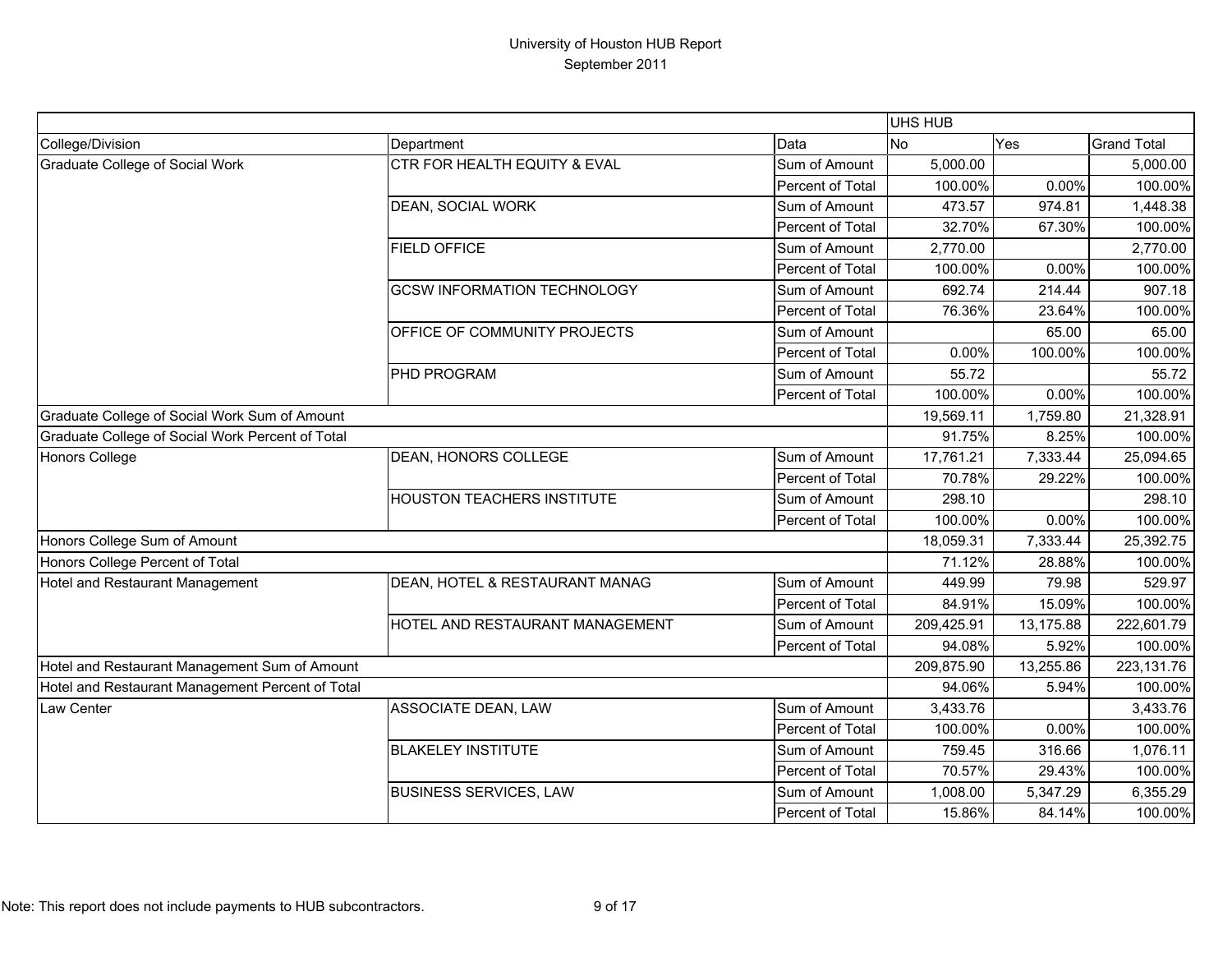|                  |                                     |                  | UHS HUB   |           |                    |
|------------------|-------------------------------------|------------------|-----------|-----------|--------------------|
| College/Division | Department                          | Data             | <b>No</b> | Yes       | <b>Grand Total</b> |
| Law Center       | <b>CAREER SERVICES, LAW</b>         | Sum of Amount    | 310.83    | 556.29    | 867.12             |
|                  |                                     | Percent of Total | 35.85%    | 64.15%    | 100.00%            |
|                  | CENTER PROGRAMS, LAW                | Sum of Amount    |           | 2,330.90  | 2,330.90           |
|                  |                                     | Percent of Total | 0.00%     | 100.00%   | 100.00%            |
|                  | DEAN, LAW                           | Sum of Amount    | 3,773.07  | 48,549.32 | 52,322.39          |
|                  |                                     | Percent of Total | 7.21%     | 92.79%    | 100.00%            |
|                  | <b>EXTERNAL AFFAIRS, LAW</b>        | Sum of Amount    | 325.20    | 80.94     | 406.14             |
|                  |                                     | Percent of Total | 80.07%    | 19.93%    | 100.00%            |
|                  | <b>FACILITIES, LAW</b>              | Sum of Amount    | 2,833.48  | 2,855.85  | 5,689.33           |
|                  |                                     | Percent of Total | 49.80%    | 50.20%    | 100.00%            |
|                  | <b>FACULTY SUPPORT LAW</b>          | Sum of Amount    | 519.82    | 6,704.73  | 7,224.55           |
|                  |                                     | Percent of Total | 7.20%     | 92.80%    | 100.00%            |
|                  | HEALTH LAW & POLICY INSTITUTE       | Sum of Amount    | 810.74    | 1,303.54  | 2,114.28           |
|                  |                                     | Percent of Total | 38.35%    | 61.65%    | 100.00%            |
|                  | INST OF HIGHER EDU & GOVERNANCE LAW | Sum of Amount    | 406.83    |           | 406.83             |
|                  |                                     | Percent of Total | 100.00%   | 0.00%     | 100.00%            |
|                  | LAW                                 | Sum of Amount    | 51.55     |           | 51.55              |
|                  |                                     | Percent of Total | 100.00%   | 0.00%     | 100.00%            |
|                  | LAW INFORMATION TECHNOLOGY          | Sum of Amount    | 14,244.45 | 1,842.26  | 16,086.71          |
|                  |                                     | Percent of Total | 88.55%    | 11.45%    | 100.00%            |
|                  | <b>LAW LIBRARY</b>                  | Sum of Amount    | 14,597.03 | 1,169.35  | 15,766.38          |
|                  |                                     | Percent of Total | 92.58%    | 7.42%     | 100.00%            |
|                  | LEGAL AID CLINIC, LAW               | Sum of Amount    | 728.41    | 115.41    | 843.82             |
|                  |                                     | Percent of Total | 86.32%    | 13.68%    | 100.00%            |
|                  | LEGAL RESEARCH & WRITING, LAW       | Sum of Amount    | 65.00     |           | 65.00              |
|                  |                                     | Percent of Total | 100.00%   | 0.00%     | 100.00%            |
|                  | PUBLIC RELS & MARKETING, LAW        | Sum of Amount    | 4,386.49  |           | 4,386.49           |
|                  |                                     | Percent of Total | 100.00%   | 0.00%     | 100.00%            |
|                  | STUDENT ORGANIZATION, LAW           | Sum of Amount    | 10,936.73 |           | 10,936.73          |
|                  |                                     | Percent of Total | 100.00%   | 0.00%     | 100.00%            |
|                  | STUDENT SERVICES, LAW               | Sum of Amount    | 8,131.13  | 2,030.77  | 10,161.90          |
|                  |                                     | Percent of Total | 80.02%    | 19.98%    | 100.00%            |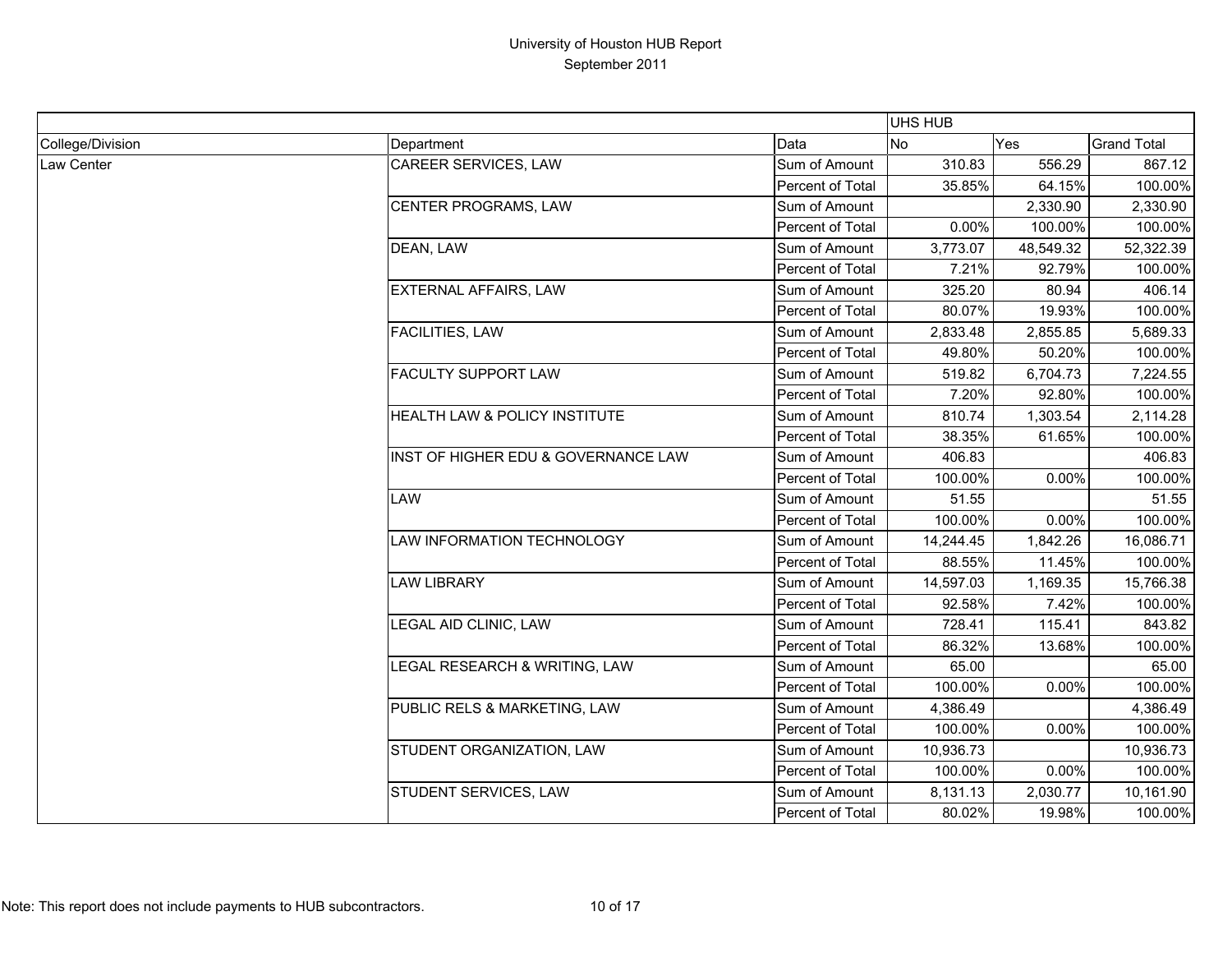|                                         |                                     |                         | <b>UHS HUB</b> |           |                    |
|-----------------------------------------|-------------------------------------|-------------------------|----------------|-----------|--------------------|
| College/Division                        | Department                          | Data                    | <b>No</b>      | Yes       | <b>Grand Total</b> |
| Law Center Sum of Amount                |                                     |                         | 67,321.97      | 73,203.31 | 140,525.28         |
| Law Center Percent of Total             |                                     |                         | 47.91%         | 52.09%    | 100.00%            |
| <b>Liberal Arts and Social Sciences</b> | <b>AEROSPACE STUDIES</b>            | Sum of Amount           | 6,725.62       | 521.84    | 7,247.46           |
|                                         |                                     | Percent of Total        | 92.80%         | 7.20%     | 100.00%            |
|                                         | AFRICAN-AMERICAN STUDIES            | Sum of Amount           | 507.57         | 3,848.42  | 4,355.99           |
|                                         |                                     | Percent of Total        | 11.65%         | 88.35%    | 100.00%            |
|                                         | <b>ART</b>                          | Sum of Amount           | 19,615.43      | 8,425.86  | 28,041.29          |
|                                         |                                     | Percent of Total        | 69.95%         | 30.05%    | 100.00%            |
|                                         | <b>ARTE PUBLICO</b>                 | Sum of Amount           | 69,096.78      | 4,412.62  | 73,509.40          |
|                                         |                                     | Percent of Total        | 94.00%         | 6.00%     | 100.00%            |
|                                         | <b>BAND</b>                         | Sum of Amount           | 53,590.76      | 2,628.23  | 56,218.99          |
|                                         |                                     | Percent of Total        | 95.33%         | 4.67%     | 100.00%            |
|                                         | <b>BLAFFER GALLERY</b>              | Sum of Amount           | 3,626.99       | 513.99    | 4,140.98           |
|                                         |                                     | <b>Percent of Total</b> | 87.59%         | 12.41%    | 100.00%            |
|                                         | CENTER FOR PUBLIC HISTORY           | Sum of Amount           | 1,999.00       | 256.68    | 2,255.68           |
|                                         |                                     | Percent of Total        | 88.62%         | 11.38%    | 100.00%            |
|                                         | CENTER FOR PUBLIC POLICY            | Sum of Amount           | 820.28         | 347.88    | 1,168.16           |
|                                         |                                     | <b>Percent of Total</b> | 70.22%         | 29.78%    | 100.00%            |
|                                         | <b>COMMUNICATION</b>                | Sum of Amount           | 50,097.20      | 5,371.05  | 55,468.25          |
|                                         |                                     | Percent of Total        | 90.32%         | 9.68%     | 100.00%            |
|                                         | <b>COMMUNICATIONS DISORDERS</b>     | Sum of Amount           | 8,154.87       | 326.28    | 8,481.15           |
|                                         |                                     | Percent of Total        | 96.15%         | 3.85%     | 100.00%            |
|                                         | <b>COMPARATIVE CULTURAL STUDIES</b> | Sum of Amount           | 578.87         | 368.86    | 947.73             |
|                                         |                                     | Percent of Total        | 61.08%         | 38.92%    | 100.00%            |
|                                         | <b>CWMCA CENTER FOR THE ARTS</b>    | Sum of Amount           | 8,955.79       | 1,649.53  | 10,605.32          |
|                                         |                                     | Percent of Total        | 84.45%         | 15.55%    | 100.00%            |
|                                         | DEAN, LIBERAL ARTS & SOC SCI        | Sum of Amount           | 4,469.45       | 7,339.81  | 11,809.26          |
|                                         |                                     | Percent of Total        | 37.85%         | 62.15%    | 100.00%            |
|                                         | <b>ECONOMICS</b>                    | Sum of Amount           | 10,267.79      | 189.70    | 10,457.49          |
|                                         |                                     | Percent of Total        | 98.19%         | 1.81%     | 100.00%            |
|                                         | <b>ENGLISH</b>                      | Sum of Amount           | 15,592.70      | 7,296.36  | 22,889.06          |
|                                         |                                     | Percent of Total        | 68.12%         | 31.88%    | 100.00%            |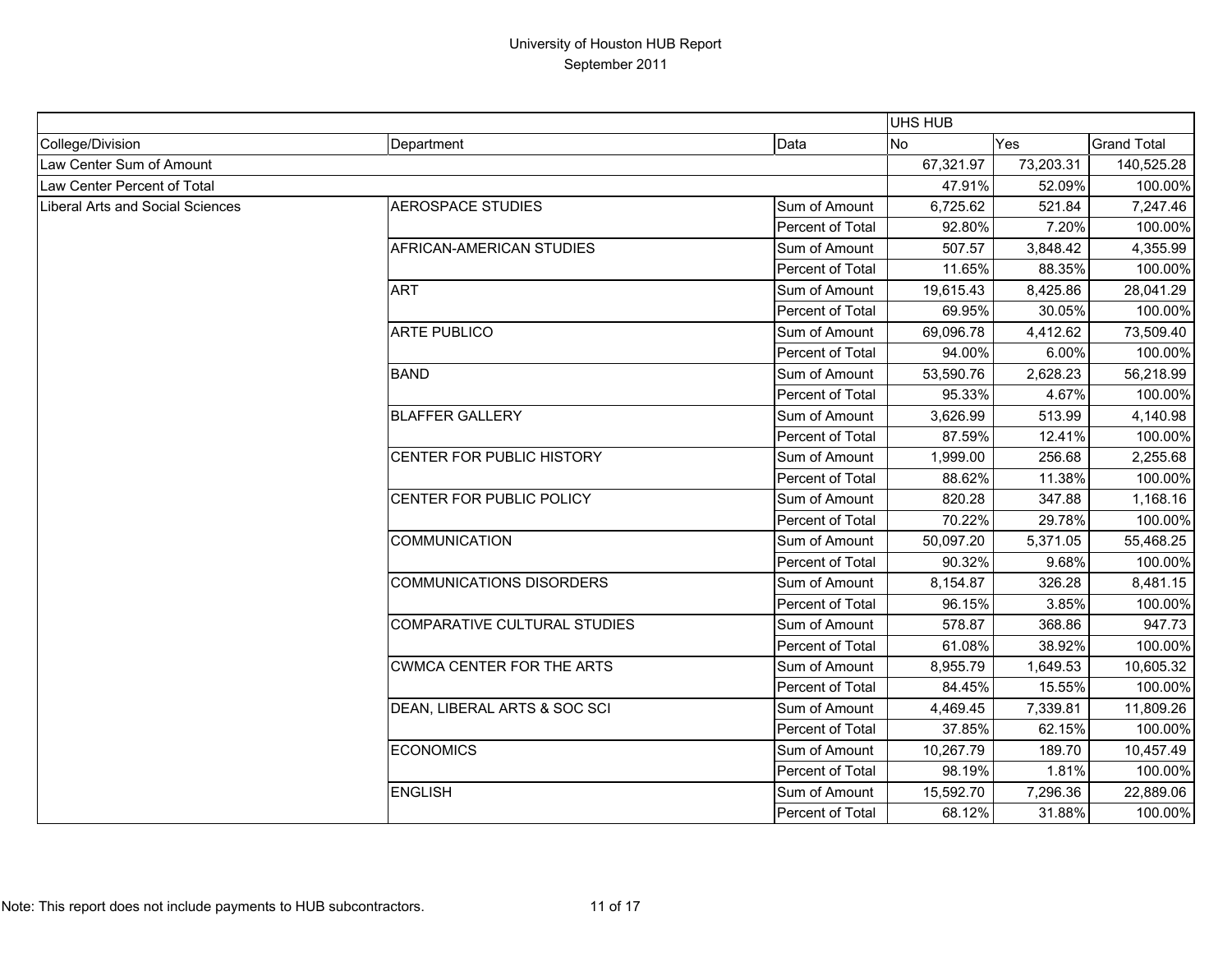|                                                   |                                       |                  | <b>UHS HUB</b> |           |                    |
|---------------------------------------------------|---------------------------------------|------------------|----------------|-----------|--------------------|
| College/Division                                  | Department                            | Data             | <b>No</b>      | Yes       | <b>Grand Total</b> |
| Liberal Arts and Social Sciences                  | <b>HEALTH AND HUMAN PERFORMANCE</b>   | Sum of Amount    | 57,064.25      | 1,689.83  | 58,754.08          |
|                                                   |                                       | Percent of Total | 97.12%         | 2.88%     | 100.00%            |
|                                                   | <b>HISPANIC STUDIES</b>               | Sum of Amount    | 3,658.60       | 2,782.49  | 6,441.09           |
|                                                   |                                       | Percent of Total | 56.80%         | 43.20%    | 100.00%            |
|                                                   | <b>HISTORY</b>                        | Sum of Amount    | 16,494.21      | 922.82    | 17,417.03          |
|                                                   |                                       | Percent of Total | 94.70%         | 5.30%     | 100.00%            |
|                                                   | LIBERAL STUDIES                       | Sum of Amount    | 97.99          | 3,135.99  | 3,233.98           |
|                                                   |                                       | Percent of Total | 3.03%          | 96.97%    | 100.00%            |
|                                                   | MEXICAN-AMERICAN STUDIES              | Sum of Amount    | 2,703.78       | 7,430.77  | 10,134.55          |
|                                                   |                                       | Percent of Total | 26.68%         | 73.32%    | 100.00%            |
|                                                   | <b>MILITARY SCIENCE</b>               | Sum of Amount    | 1,775.77       |           | 1,775.77           |
|                                                   |                                       | Percent of Total | 100.00%        | 0.00%     | 100.00%            |
|                                                   | <b>MODERN AND CLASSICAL LANGUAGES</b> | Sum of Amount    | 4,448.43       | 256.99    | 4,705.42           |
|                                                   |                                       | Percent of Total | 94.54%         | 5.46%     | 100.00%            |
|                                                   | <b>MUSIC</b>                          | Sum of Amount    | 23,197.53      | 1,530.46  | 24,727.99          |
|                                                   |                                       | Percent of Total | 93.81%         | 6.19%     | 100.00%            |
|                                                   | PHILOSOPHY                            | Sum of Amount    | 607.13         | 1,423.00  | 2,030.13           |
|                                                   |                                       | Percent of Total | 29.91%         | 70.09%    | 100.00%            |
|                                                   | <b>POLITICAL SCIENCE</b>              | Sum of Amount    | 1,465.53       | 2,386.06  | 3,851.59           |
|                                                   |                                       | Percent of Total | 38.05%         | 61.95%    | 100.00%            |
|                                                   | PSYCHOLOGY                            | Sum of Amount    | 18,665.36      | 4,924.87  | 23,590.23          |
|                                                   |                                       | Percent of Total | 79.12%         | 20.88%    | 100.00%            |
|                                                   | SOCIOLOGY                             | Sum of Amount    | 3,600.21       | 667.52    | 4,267.73           |
|                                                   |                                       | Percent of Total | 84.36%         | 15.64%    | 100.00%            |
|                                                   | <b>THEATER</b>                        | Sum of Amount    | 20,851.18      | 473.22    | 21,324.40          |
|                                                   |                                       | Percent of Total | 97.78%         | 2.22%     | 100.00%            |
|                                                   | <b>WOMEN'S STUDIES PROGRAM</b>        | Sum of Amount    | 1,121.83       | 117.59    | 1,239.42           |
|                                                   |                                       | Percent of Total | 90.51%         | 9.49%     | 100.00%            |
|                                                   | <b>WRITING CENTER</b>                 | Sum of Amount    | 1,455.77       | 312.72    | 1,768.49           |
|                                                   |                                       | Percent of Total | 82.32%         | 17.68%    | 100.00%            |
| Liberal Arts and Social Sciences Sum of Amount    |                                       |                  | 411,306.67     | 71,551.44 | 482,858.11         |
| Liberal Arts and Social Sciences Percent of Total |                                       |                  | 85.18%         | 14.82%    | 100.00%            |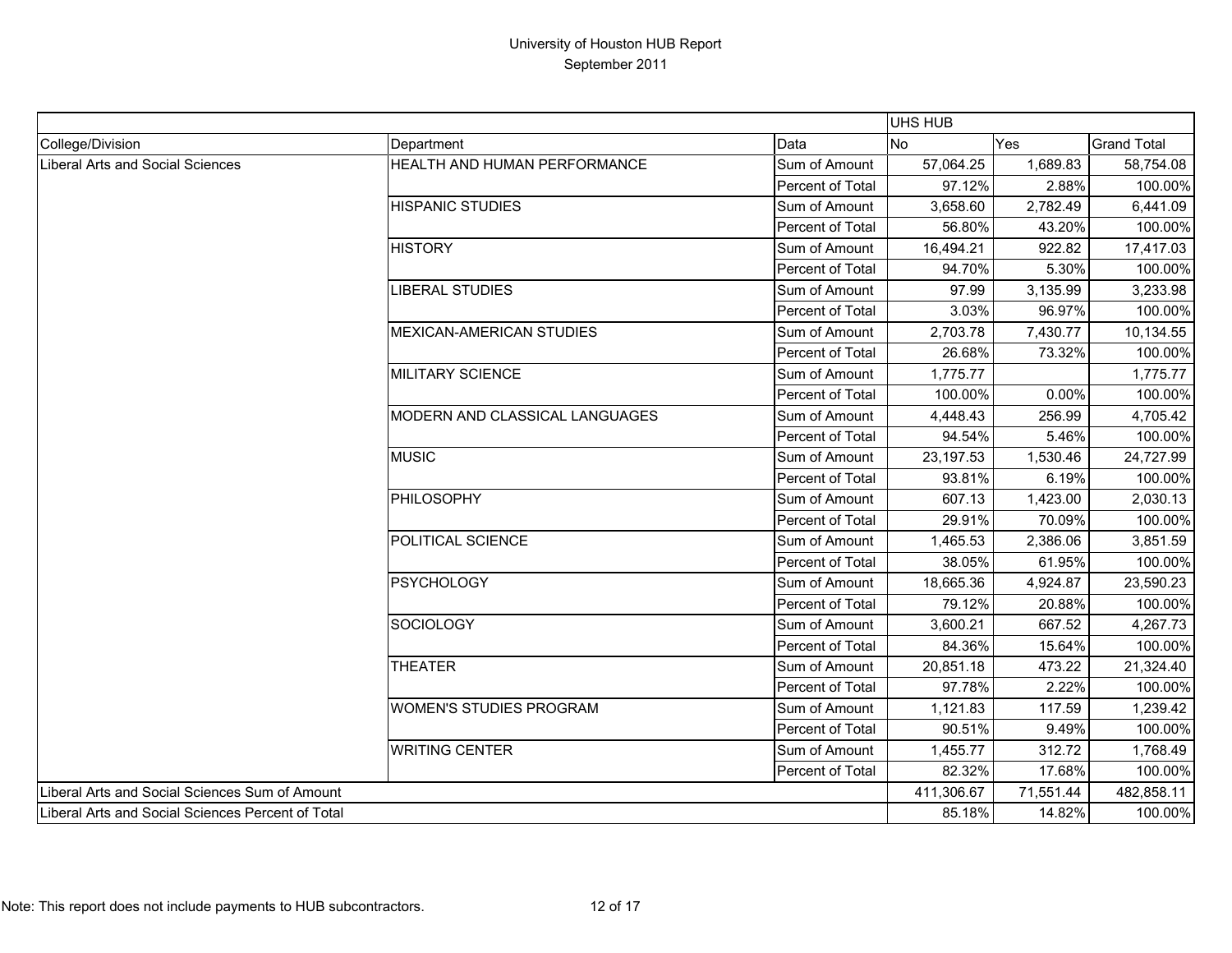|                                                  |                                               |                  | UHS HUB    |            |                    |
|--------------------------------------------------|-----------------------------------------------|------------------|------------|------------|--------------------|
| College/Division                                 | Department                                    | Data             | No<br>Yes  |            | <b>Grand Total</b> |
| Library                                          | UNIVERSITY LIBRARIES                          | Sum of Amount    | 658,166.18 | 119,836.60 | 778,002.78         |
|                                                  |                                               | Percent of Total | 84.60%     | 15.40%     | 100.00%            |
| Library Sum of Amount                            |                                               |                  | 658,166.18 | 119,836.60 | 778,002.78         |
| Library Percent of Total                         |                                               |                  | 84.60%     | 15.40%     | 100.00%            |
| Natural Science and Mathematics                  | <b>BIOLOGY &amp; BIOCHEMISTRY</b>             | Sum of Amount    | 160,317.18 | 7,948.10   | 168,265.28         |
|                                                  |                                               | Percent of Total | 95.28%     | 4.72%      | 100.00%            |
|                                                  | <b>CHEMISTRY</b>                              | Sum of Amount    | 62,330.02  | 412.13     | 62,742.15          |
|                                                  |                                               | Percent of Total | 99.34%     | 0.66%      | 100.00%            |
|                                                  | <b>COMPUTER SCIENCE</b>                       | Sum of Amount    | 9,643.81   | 7,354.35   | 16,998.16          |
|                                                  |                                               | Percent of Total | 56.73%     | 43.27%     | 100.00%            |
|                                                  | CTR FOR NUCLEAR RECEPTORS & CELL SIGNALING    | Sum of Amount    | 63,776.30  | 8,971.28   | 72,747.58          |
|                                                  |                                               | Percent of Total | 87.67%     | 12.33%     | 100.00%            |
|                                                  | DEAN, NATURAL SCIENCE & MATHE                 | Sum of Amount    | 27,301.35  | 11,338.86  | 38,640.21          |
|                                                  |                                               | Percent of Total | 70.66%     | 29.34%     | 100.00%            |
|                                                  | EARTH AND ATMOSPHERIC SCIENCES                | Sum of Amount    | 191,883.84 | 7,553.52   | 199,437.36         |
|                                                  |                                               | Percent of Total | 96.21%     | 3.79%      | 100.00%            |
|                                                  | INST FOR MULTIDIM AIR QUALITY STUDIES (IMAQS) | Sum of Amount    | 34,762.43  |            | 34,762.43          |
|                                                  |                                               | Percent of Total | 100.00%    | 0.00%      | 100.00%            |
|                                                  | <b>MATHEMATICS</b>                            | Sum of Amount    | 27,995.81  | 15,197.70  | 43,193.51          |
|                                                  |                                               | Percent of Total | 64.81%     | 35.19%     | 100.00%            |
|                                                  | <b>PHYSICS</b>                                | Sum of Amount    | 115,846.42 | 2,418.61   | 118,265.03         |
|                                                  |                                               | Percent of Total | 97.95%     | 2.05%      | 100.00%            |
| Natural Science and Mathematics Sum of Amount    |                                               |                  | 693,857.16 | 61,194.55  | 755,051.71         |
| Natural Science and Mathematics Percent of Total |                                               |                  | 91.90%     | 8.10%      | 100.00%            |
| Optometry                                        | DEAN, OPTOMETRY                               | Sum of Amount    | 27,180.58  | 13,256.27  | 40,436.85          |
|                                                  |                                               | Percent of Total | 67.22%     | 32.78%     | 100.00%            |
|                                                  | OPT VISION SCIENCES                           | Sum of Amount    | 31,890.40  | 6,026.22   | 37,916.62          |
|                                                  |                                               | Percent of Total | 84.11%     | 15.89%     | 100.00%            |
|                                                  | OPTOMETRY CLINIC                              | Sum of Amount    | 45,838.04  | 13,485.18  | 59,323.22          |
|                                                  |                                               | Percent of Total | 77.27%     | 22.73%     | 100.00%            |
| Optometry Sum of Amount                          |                                               |                  | 104,909.02 | 32,767.67  | 137,676.69         |
| Optometry Percent of Total                       |                                               |                  | 76.20%     | 23.80%     | 100.00%            |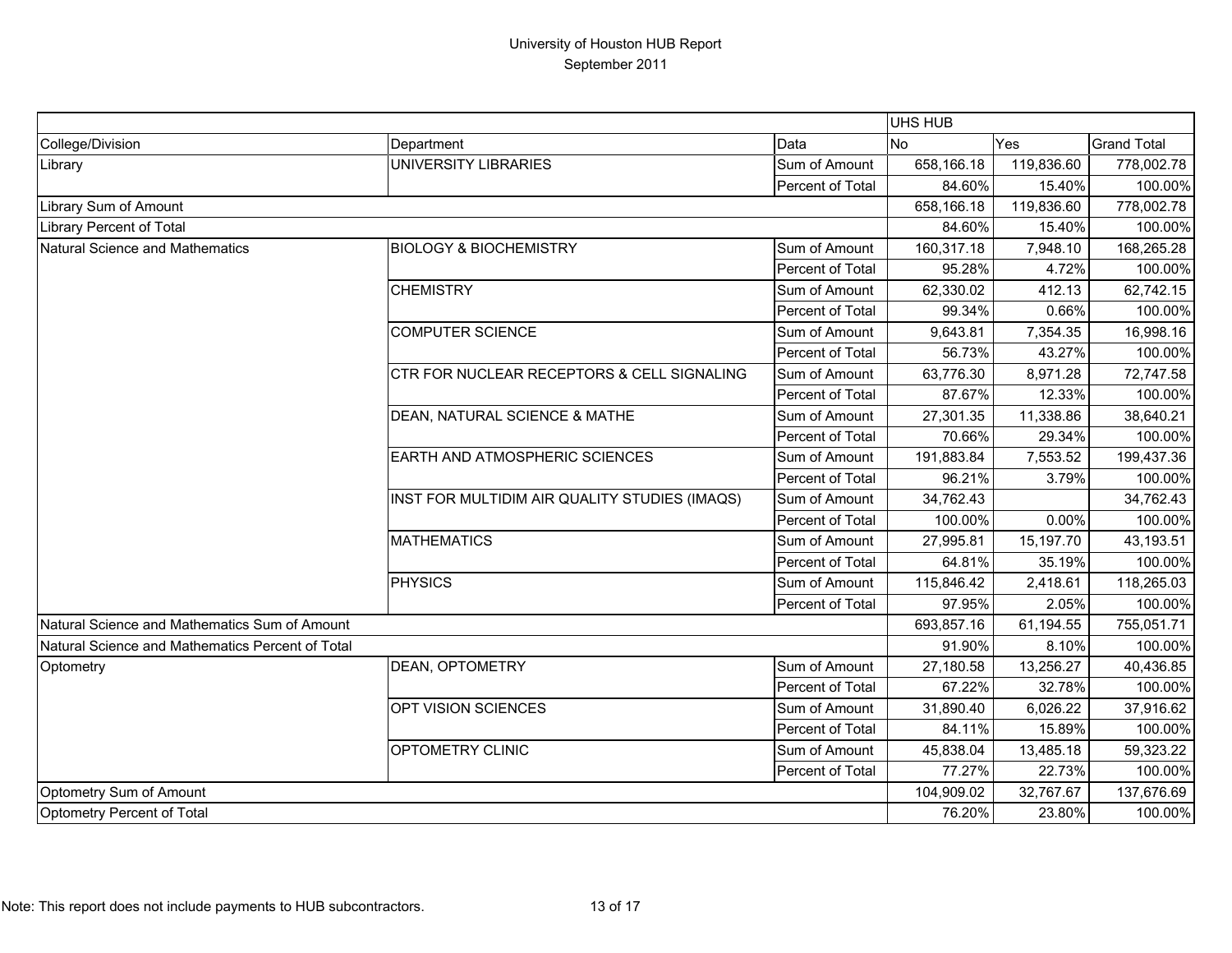|                           |                                           |                  | <b>UHS HUB</b> |          |                    |
|---------------------------|-------------------------------------------|------------------|----------------|----------|--------------------|
| College/Division          | Department                                | Data             | No             | Yes      | <b>Grand Total</b> |
| Pharmacy                  | <b>CLINICAL PHARMACY &amp; ADMINISTRA</b> | Sum of Amount    | 9,308.04       |          | 9,308.04           |
|                           |                                           | Percent of Total | 100.00%        | 0.00%    | 100.00%            |
|                           | <b>DEAN, PHARMACY</b>                     | Sum of Amount    | 451,607.88     | 7,117.54 | 458,725.42         |
|                           |                                           | Percent of Total | 98.45%         | 1.55%    | 100.00%            |
|                           | PHARMACOLOGICAL & PHARMACEUTIC            | Sum of Amount    | 42,943.41      | 113.36   | 43,056.77          |
|                           |                                           | Percent of Total | 99.74%         | 0.26%    | 100.00%            |
| Pharmacy Sum of Amount    |                                           |                  | 503,859.33     | 7,230.90 | 511,090.23         |
| Pharmacy Percent of Total |                                           |                  | 98.59%         | 1.41%    | 100.00%            |
| Research                  | ANIMAL CARE OPERATIONS                    | Sum of Amount    | 151,123.47     | 3,318.75 | 154,442.22         |
|                           |                                           | Percent of Total | 97.85%         | 2.15%    | 100.00%            |
|                           | CENTER FOR ADVANCED MATERIALS             | Sum of Amount    | 3,470.08       |          | 3,470.08           |
|                           |                                           | Percent of Total | 100.00%        | 0.00%    | 100.00%            |
|                           | CTR FOR BIOMED/ENVIRON GENOMIC            | Sum of Amount    | 2,718.65       |          | 2,718.65           |
|                           |                                           | Percent of Total | 100.00%        | 0.00%    | 100.00%            |
|                           | <b>CTR NEURO AND BIOMECH RESEARCH</b>     | Sum of Amount    | 1,724.98       |          | 1,724.98           |
|                           |                                           | Percent of Total | 100.00%        | 0.00%    | 100.00%            |
|                           | ENVIRONMENTAL INSTIT-HOUSTON              | Sum of Amount    | 589.28         |          | 589.28             |
|                           |                                           | Percent of Total | 100.00%        | 0.00%    | 100.00%            |
|                           | <b>GRANTS AND CONTRACTS</b>               | Sum of Amount    | 379.91         |          | 379.91             |
|                           |                                           | Percent of Total | 100.00%        | 0.00%    | 100.00%            |
|                           | HOUSTON COASTAL CENTER                    | Sum of Amount    | 2,292.65       |          | 2,292.65           |
|                           |                                           | Percent of Total | 100.00%        | 0.00%    | 100.00%            |
|                           | INSTITUTE FOR MOLECULAR DESIGN            | Sum of Amount    | 1,854.77       |          | 1,854.77           |
|                           |                                           | Percent of Total | 100.00%        | 0.00%    | 100.00%            |
|                           | <b>INSTITUTE FOR NANOENERGY</b>           | Sum of Amount    | 2,786.45       |          | 2,786.45           |
|                           |                                           | Percent of Total | 100.00%        | 0.00%    | 100.00%            |
|                           | OFFICE OF TECHNOLOGY MANAGEMENT           | Sum of Amount    | 41,814.40      |          | 41,814.40          |
|                           |                                           | Percent of Total | 100.00%        | 0.00%    | 100.00%            |
|                           | RESEARCH DIVISION OFFICE                  | Sum of Amount    | 26,127.71      | 2,704.74 | 28,832.45          |
|                           |                                           | Percent of Total | 90.62%         | 9.38%    | 100.00%            |
|                           | RESEARCH FINANCIAL SERVICES               | Sum of Amount    | 310.52         | 28.57    | 339.09             |
|                           |                                           | Percent of Total | 91.57%         | 8.43%    | 100.00%            |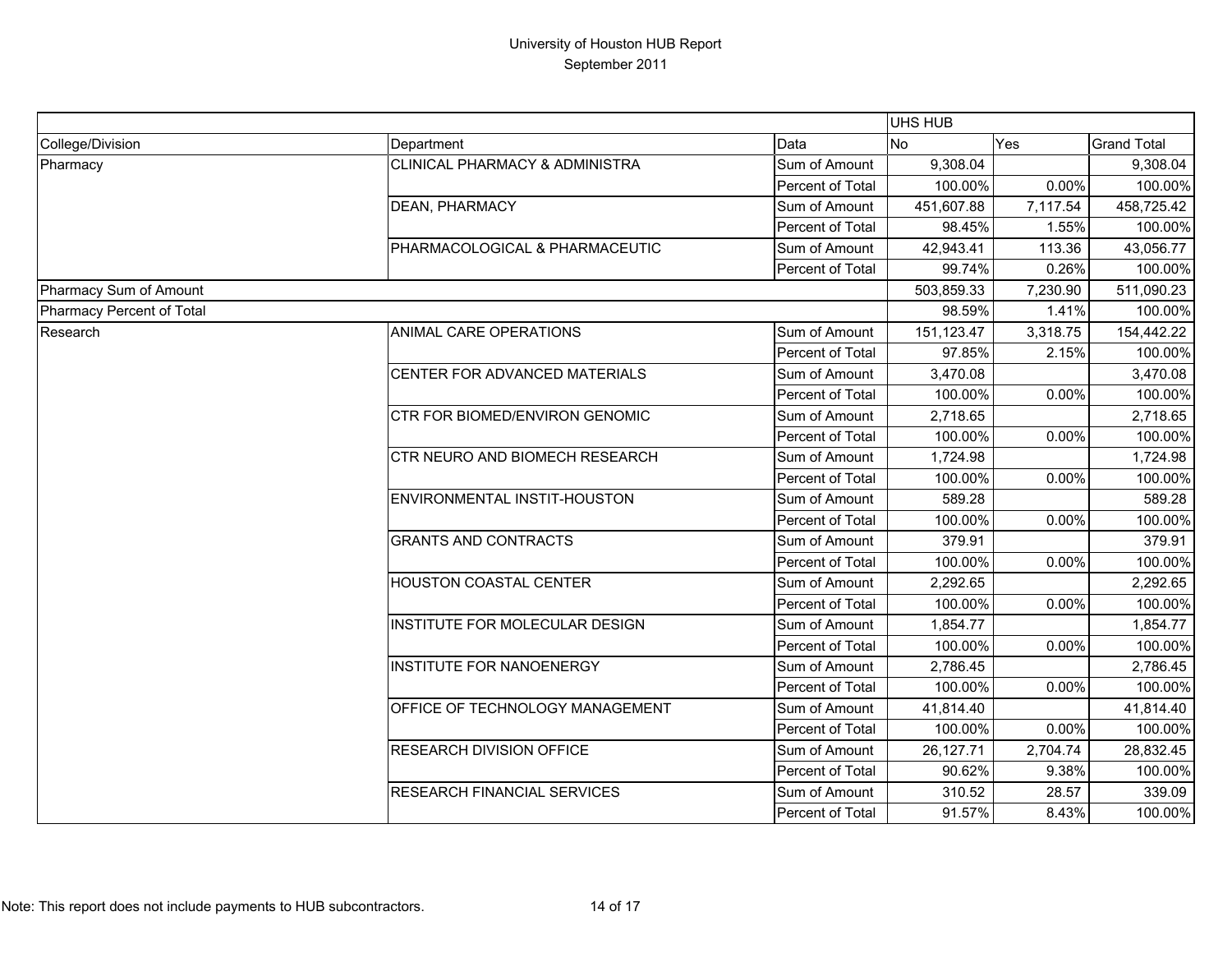|                                  |                                         |                  | UHS HUB    |           |                    |
|----------------------------------|-----------------------------------------|------------------|------------|-----------|--------------------|
| College/Division                 | Department                              | Data             | <b>No</b>  | Yes       | <b>Grand Total</b> |
| Research                         | <b>RESEARCH INFORMATION CENTER</b>      | Sum of Amount    | 1,986.24   | 1,224.93  | 3,211.17           |
|                                  |                                         | Percent of Total | 61.85%     | 38.15%    | 100.00%            |
|                                  | RESEARCH POLICIES/COMPLIANCE/COMMITTEES | Sum of Amount    | 120.61     |           | 120.61             |
|                                  |                                         | Percent of Total | 100.00%    | 0.00%     | 100.00%            |
|                                  | <b>TIMES</b>                            | Sum of Amount    | 10,814.60  | 28,293.59 | 39,108.19          |
|                                  |                                         | Percent of Total | 27.65%     | 72.35%    | 100.00%            |
|                                  | TX CTR SUPERCONDUCTIVITY AT UH          | Sum of Amount    | 64,708.57  | 5,732.50  | 70,441.07          |
|                                  |                                         | Percent of Total | 91.86%     | 8.14%     | 100.00%            |
|                                  | TX LEARNING/COMPUTATIONAL CTR           | Sum of Amount    | 32,857.17  | 5,157.25  | 38,014.42          |
|                                  |                                         | Percent of Total | 86.43%     | 13.57%    | 100.00%            |
| Research Sum of Amount           |                                         |                  | 345,680.06 | 46,460.33 | 392,140.39         |
| <b>Research Percent of Total</b> |                                         |                  | 88.15%     | 11.85%    | 100.00%            |
| <b>Student Affairs</b>           | <b>CAMPUS RECREATION</b>                | Sum of Amount    | 29,985.91  | 8,052.48  | 38,038.39          |
|                                  |                                         | Percent of Total | 78.83%     | 21.17%    | 100.00%            |
|                                  | CENTER FOR STUDENT INVOLVEMENT          | Sum of Amount    | 31,121.92  | 282.33    | 31,404.25          |
|                                  |                                         | Percent of Total | 99.10%     | 0.90%     | 100.00%            |
|                                  | CHILDREN'S LEARNING CENTER              | Sum of Amount    | 16,453.60  | 1,650.58  | 18,104.18          |
|                                  |                                         | Percent of Total | 90.88%     | 9.12%     | 100.00%            |
|                                  | COUNSELING AND PSYCH SVCS               | Sum of Amount    | 2,675.22   | 668.20    | 3,343.42           |
|                                  |                                         | Percent of Total | 80.01%     | 19.99%    | 100.00%            |
|                                  | CTR FOR LEADERSHIP & FSL                | Sum of Amount    | 538.67     | 233.95    | 772.62             |
|                                  |                                         | Percent of Total | 69.72%     | 30.28%    | 100.00%            |
|                                  | <b>DEAN OF STUDENTS</b>                 | Sum of Amount    | 1,611.02   | 219.87    | 1,830.89           |
|                                  |                                         | Percent of Total | 87.99%     | 12.01%    | 100.00%            |
|                                  | <b>RELIGION CENTER</b>                  | Sum of Amount    | 327.69     | 84.39     | 412.08             |
|                                  |                                         | Percent of Total | 79.52%     | 20.48%    | 100.00%            |
|                                  | <b>RESIDENTIAL LIFE &amp; HOUSING</b>   | Sum of Amount    | 82,013.57  | 6,332.82  | 88,346.39          |
|                                  |                                         | Percent of Total | 92.83%     | 7.17%     | 100.00%            |
|                                  | <b>STUDENT AFFAIRS</b>                  | Sum of Amount    | 28,558.89  | 1,599.91  | 30,158.80          |
|                                  |                                         | Percent of Total | 94.70%     | 5.30%     | 100.00%            |
|                                  | STUDENT HEALTH CENTER                   | Sum of Amount    | 38,548.03  | 3,144.27  | 41,692.30          |
|                                  |                                         | Percent of Total | 92.46%     | 7.54%     | 100.00%            |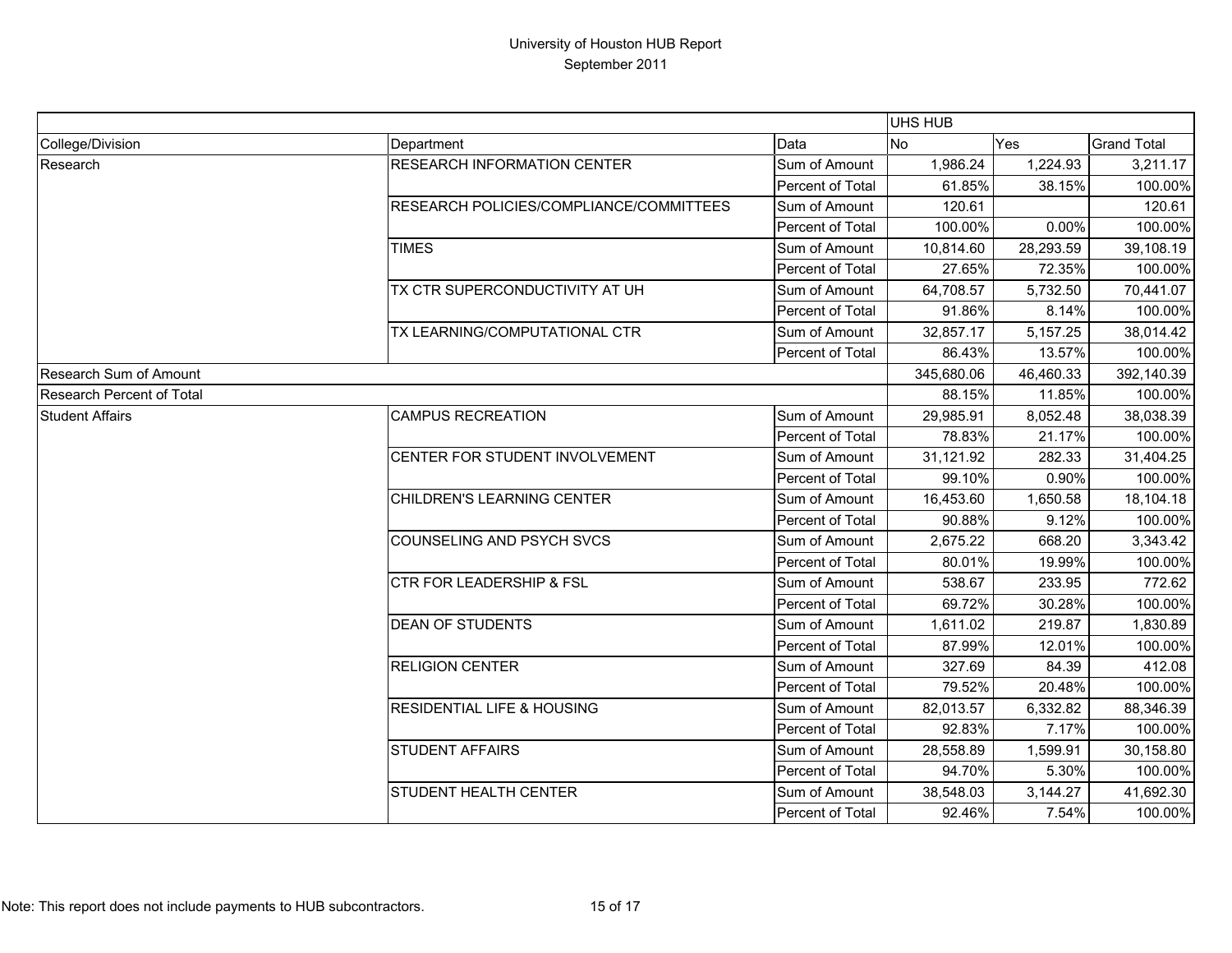|                                  |                                         |                  | UHS HUB    |           |                    |
|----------------------------------|-----------------------------------------|------------------|------------|-----------|--------------------|
| College/Division                 | Department                              | Data             | <b>No</b>  | Yes       | <b>Grand Total</b> |
| <b>Student Affairs</b>           | STUDENT PHARMACY                        | Sum of Amount    | 570.00     |           | 570.00             |
|                                  |                                         | Percent of Total | 100.00%    | 0.00%     | 100.00%            |
|                                  | <b>STUDENT PUBLICATIONS</b>             | Sum of Amount    | 3,352.90   |           | 3,352.90           |
|                                  |                                         | Percent of Total | 100.00%    | 0.00%     | 100.00%            |
|                                  | UNIVERSITY CAREER SERVICES              | Sum of Amount    | 512.78     | 732.21    | 1,244.99           |
|                                  |                                         | Percent of Total | 41.19%     | 58.81%    | 100.00%            |
|                                  | UNIVERSITY CENTER                       | Sum of Amount    | 125,873.52 | 1,210.19  | 127,083.71         |
|                                  |                                         | Percent of Total | 99.05%     | 0.95%     | 100.00%            |
| Student Affairs Sum of Amount    |                                         |                  | 362,143.72 | 24,211.20 | 386,354.92         |
| Student Affairs Percent of Total |                                         |                  | 93.73%     | 6.27%     | 100.00%            |
| Technology                       | CENTER FOR APPLIED TECHNOLOGY           | Sum of Amount    | 6,882.00   | 367.89    | 7,249.89           |
|                                  |                                         | Percent of Total | 94.93%     | 5.07%     | 100.00%            |
|                                  | CENTER FOR FUTURE OF HEALTH             | Sum of Amount    | 825.29     | 99.00     | 924.29             |
|                                  |                                         | Percent of Total | 89.29%     | 10.71%    | 100.00%            |
|                                  | CENTER FOR LIFE SCIENCES TECH           | Sum of Amount    | 4,301.88   | 847.00    | 5,148.88           |
|                                  |                                         | Percent of Total | 83.55%     | 16.45%    | 100.00%            |
|                                  | CENTER FOR TECHNOLOGY LITERACY          | Sum of Amount    | 102,075.55 | 495.60    | 102,571.15         |
|                                  |                                         | Percent of Total | 99.52%     | 0.48%     | 100.00%            |
|                                  | <b>CONSTRUCTION MANAGEMENT</b>          | Sum of Amount    | 1,914.11   |           | 1,914.11           |
|                                  |                                         | Percent of Total | 100.00%    | 0.00%     | 100.00%            |
|                                  | DEAN, TECHNOLOGY                        | Sum of Amount    | 20,745.32  | 40,049.71 | 60,795.03          |
|                                  |                                         | Percent of Total | 34.12%     | 65.88%    | 100.00%            |
|                                  | <b>ENGINEERING TECHNOLOGY</b>           | Sum of Amount    | 15,019.03  |           | 15,019.03          |
|                                  |                                         | Percent of Total | 100.00%    | 0.00%     | 100.00%            |
|                                  | HUMAN DEVELOP AND CONSUMER SCI          | Sum of Amount    | 2,202.87   | 638.99    | 2,841.86           |
|                                  |                                         | Percent of Total | 77.52%     | 22.48%    | 100.00%            |
|                                  | <b>INFORMATION &amp; LOGISTICS TECH</b> | Sum of Amount    | 1,892.78   | 11,137.49 | 13,030.27          |
|                                  |                                         | Percent of Total | 14.53%     | 85.47%    | 100.00%            |
|                                  | TX MANUFACTURING ASSISTANCE CTR (TMAC)  | Sum of Amount    | 2,487.54   |           | 2,487.54           |
|                                  |                                         | Percent of Total | 100.00%    | 0.00%     | 100.00%            |
| Technology Sum of Amount         |                                         |                  | 158,346.37 | 53,635.68 | 211,982.05         |
| Technology Percent of Total      |                                         |                  | 74.70%     | 25.30%    | 100.00%            |